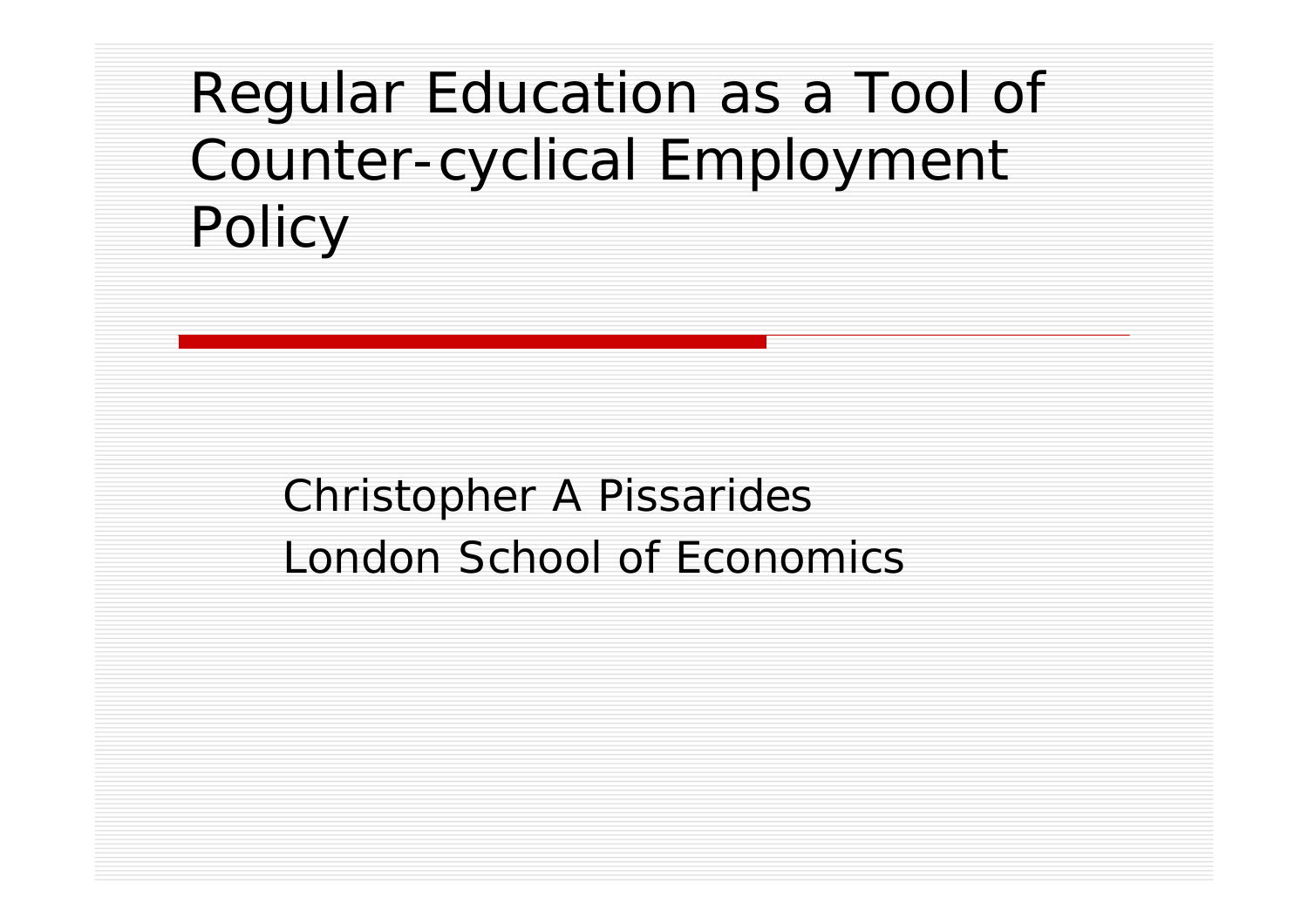### Introduction

- **□ Experience of young workers after** school is short-duration job search and frequent job change
- $\square$  Job loss is not serious for them if there are enough other jobs to take
- **□** But lack of job creation in recession can be serious if unemployment durations become too long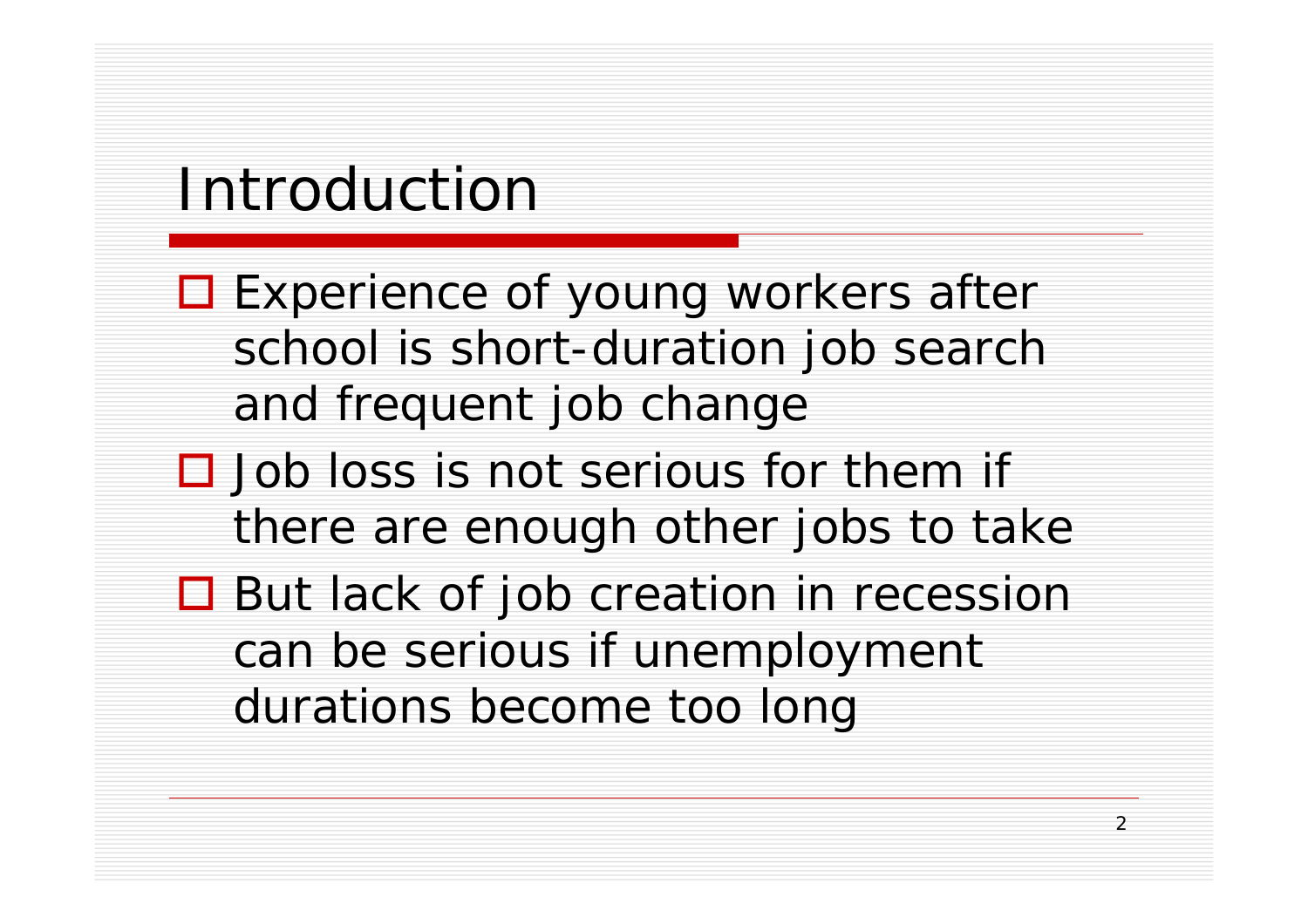## Policy responses

- □ Policy makers respond with various measures, such as help with job search, training, job creation in public sector
- $\square$  The question investigated here is: Should regular education be used as one such measure?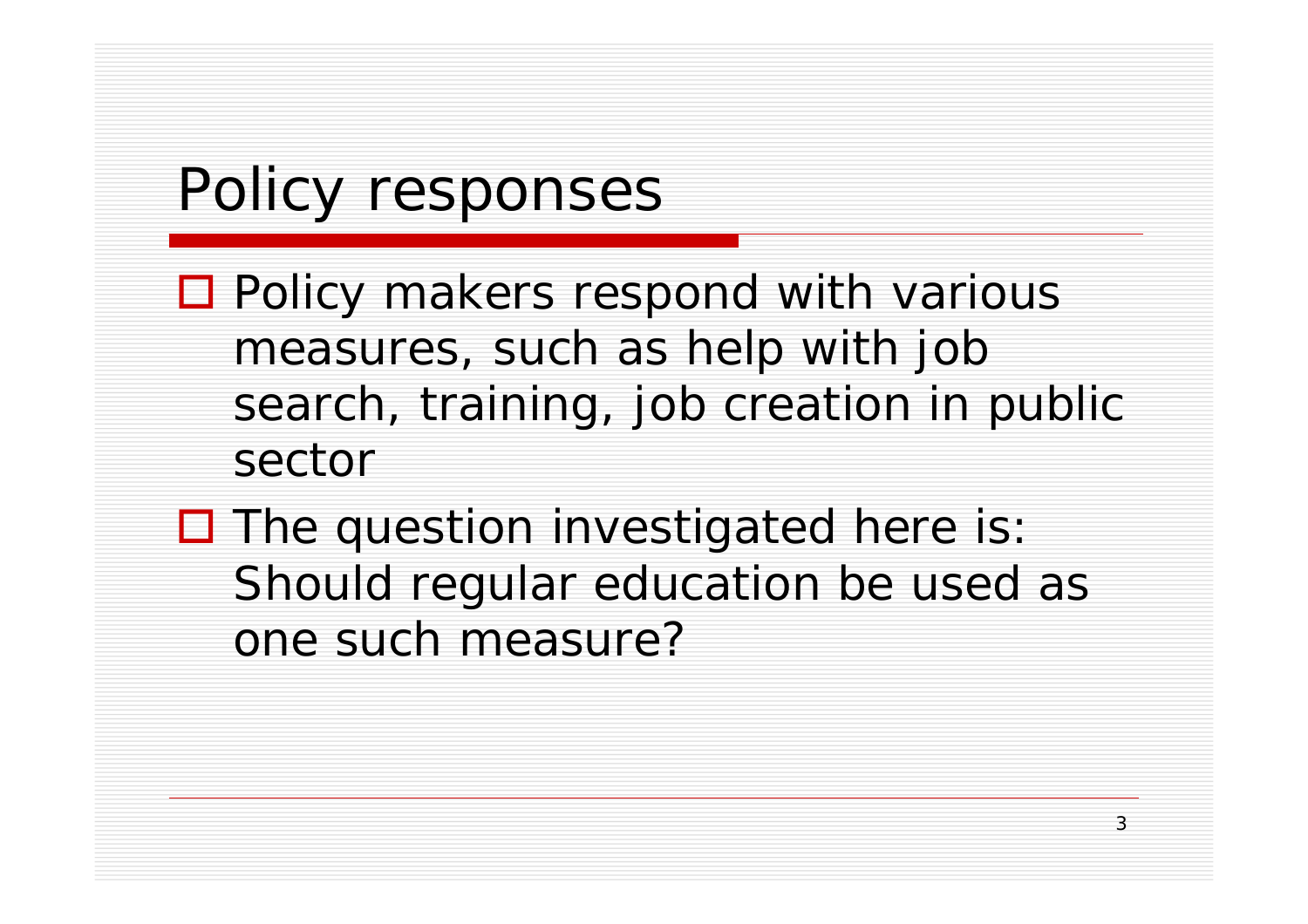# Plan

- $\square$  Private decisions
- □ Impact of recession
- **□** Social efficiency
- **□ Policy response**
- □ Types of education
- **□** Timing issues
- **□** Standards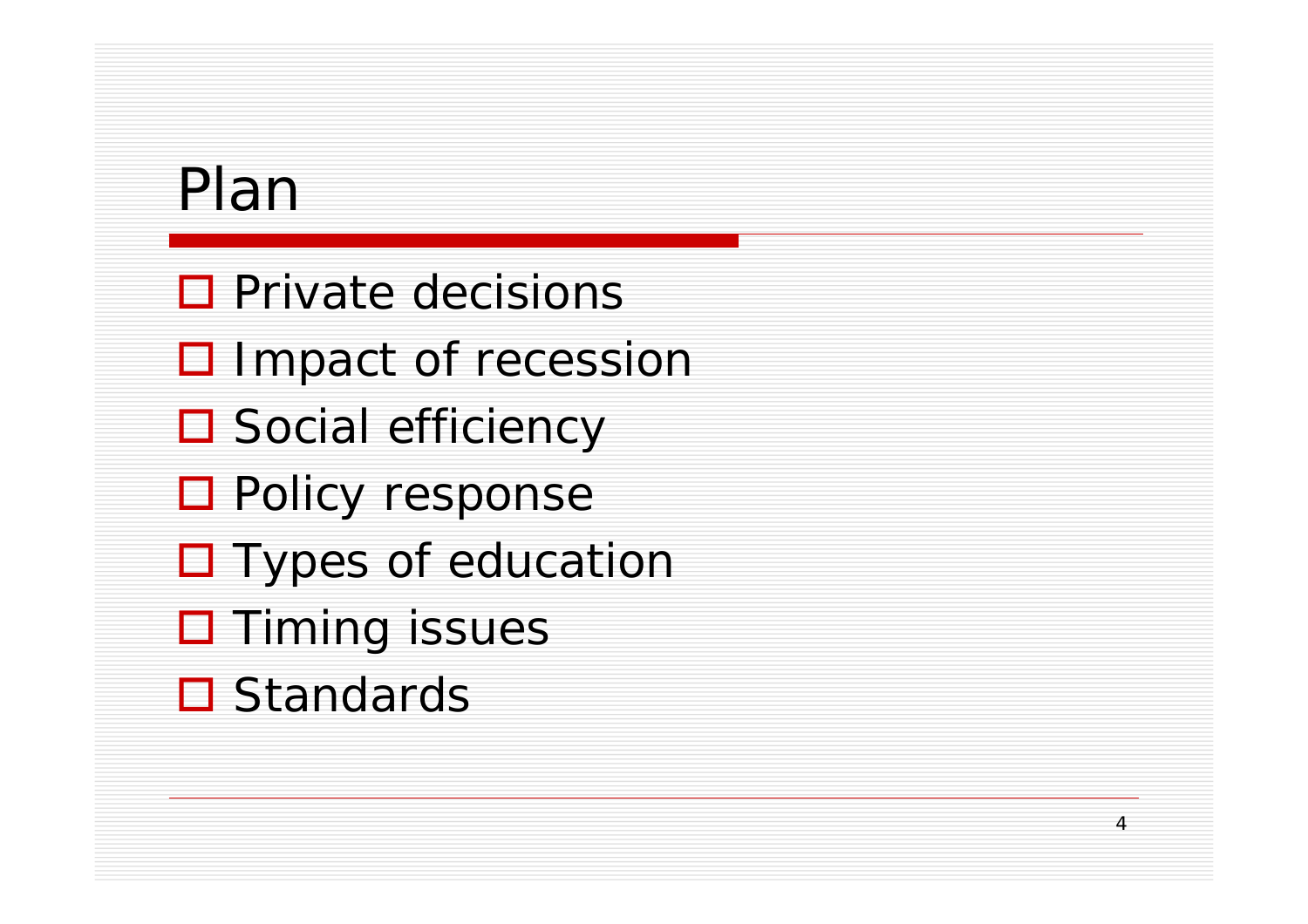### Private decisions

- □ Based on Becker classic work on human capital: demand for education up to the point where the current cost equals the expected future higher pay
- $\square$  Discount future higher pay by the probability of becoming unemployed.
- $\Box$  It increases the returns to education because better educated individuals experience less unemployment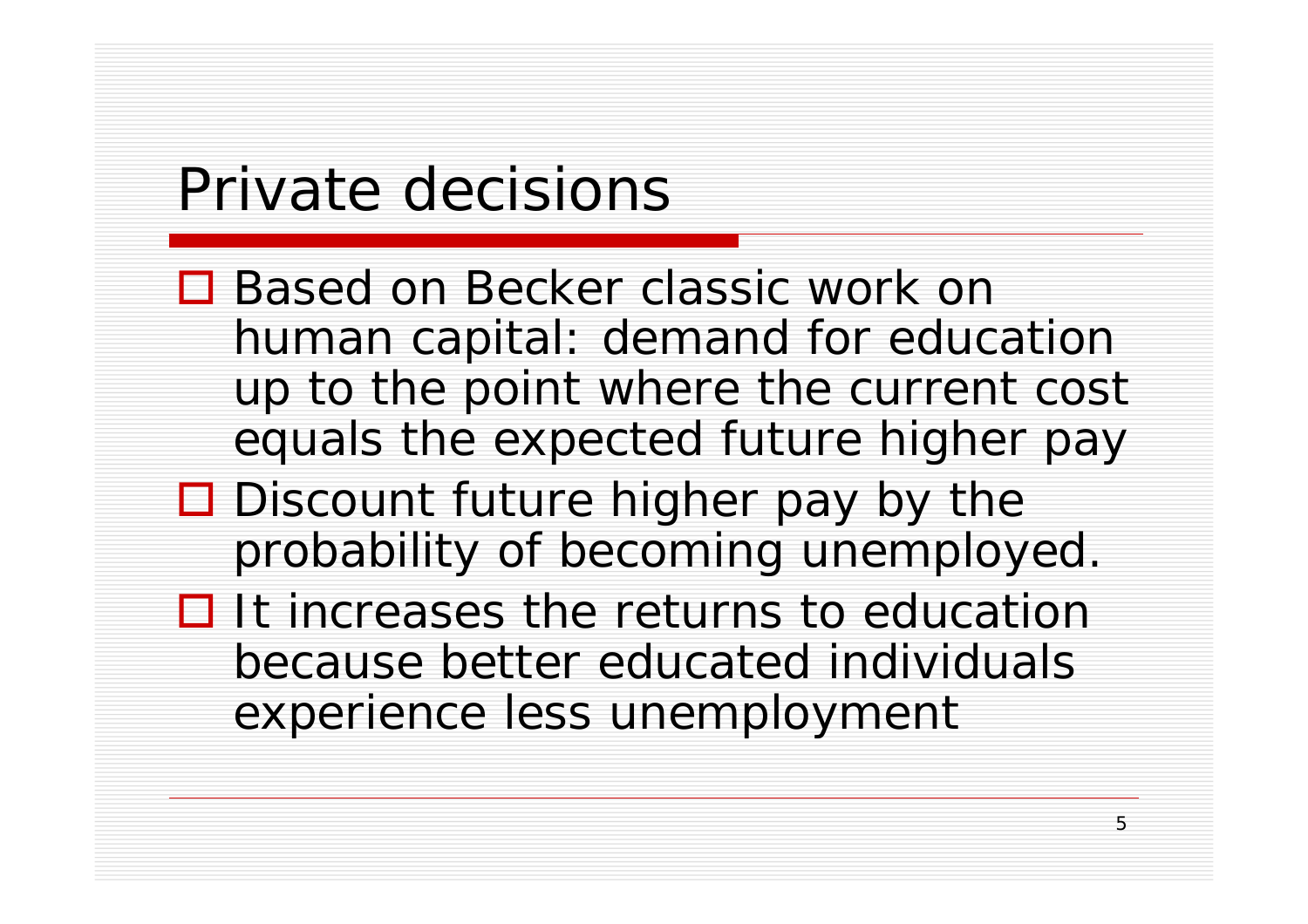## Costs of education

 $\Box$  For the individual, the costs are foregone income during school attendance and direct costs

□ For society, the costs are foregone output of those in school, and the input (opportunity cost) of teachers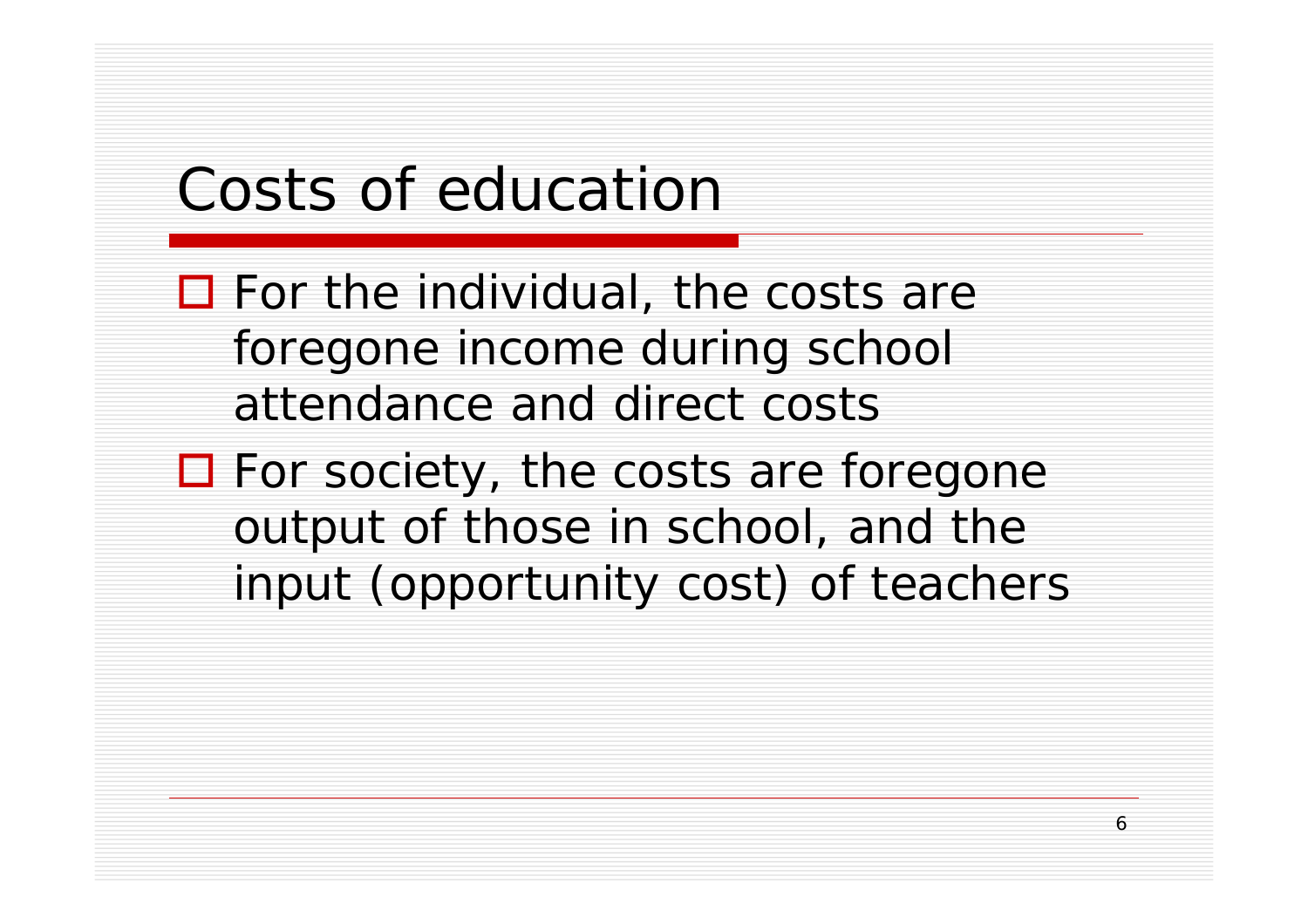## Implications of recession

- □ In recession, foregone income and output both down because of higher unemployment
- **D** Demand for education up.
- $\square$  Three channels through which higher unemployment influences demand for education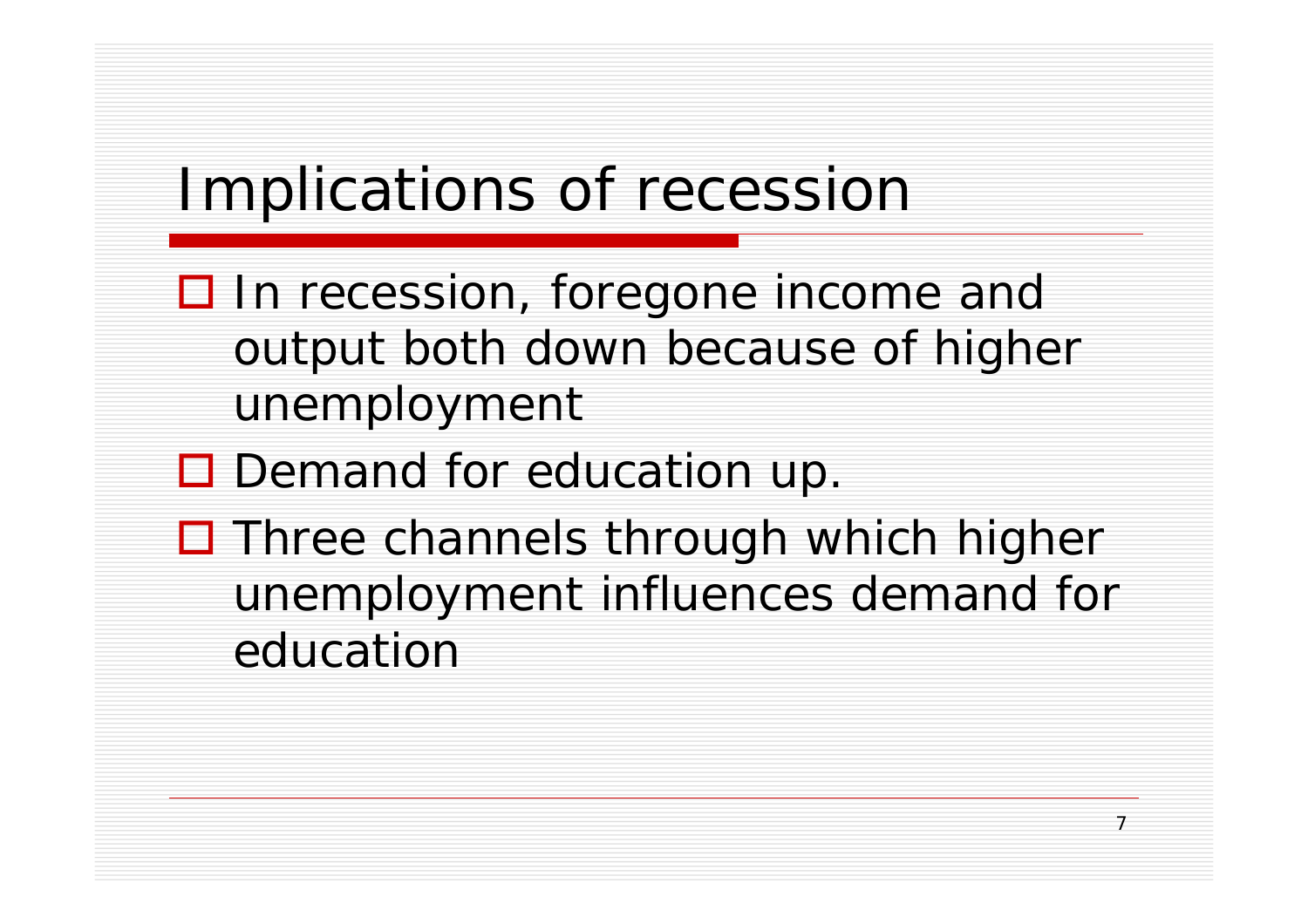#### Impact of higher unemployment 1

- □ Effect on expected foregone income
- $\Box$  Effect is likely to be big because of
	- **I** differential impact of unemployment and rising costs with duration
	- **R** risk aversion
	- **I** Impact on demand for "gap" year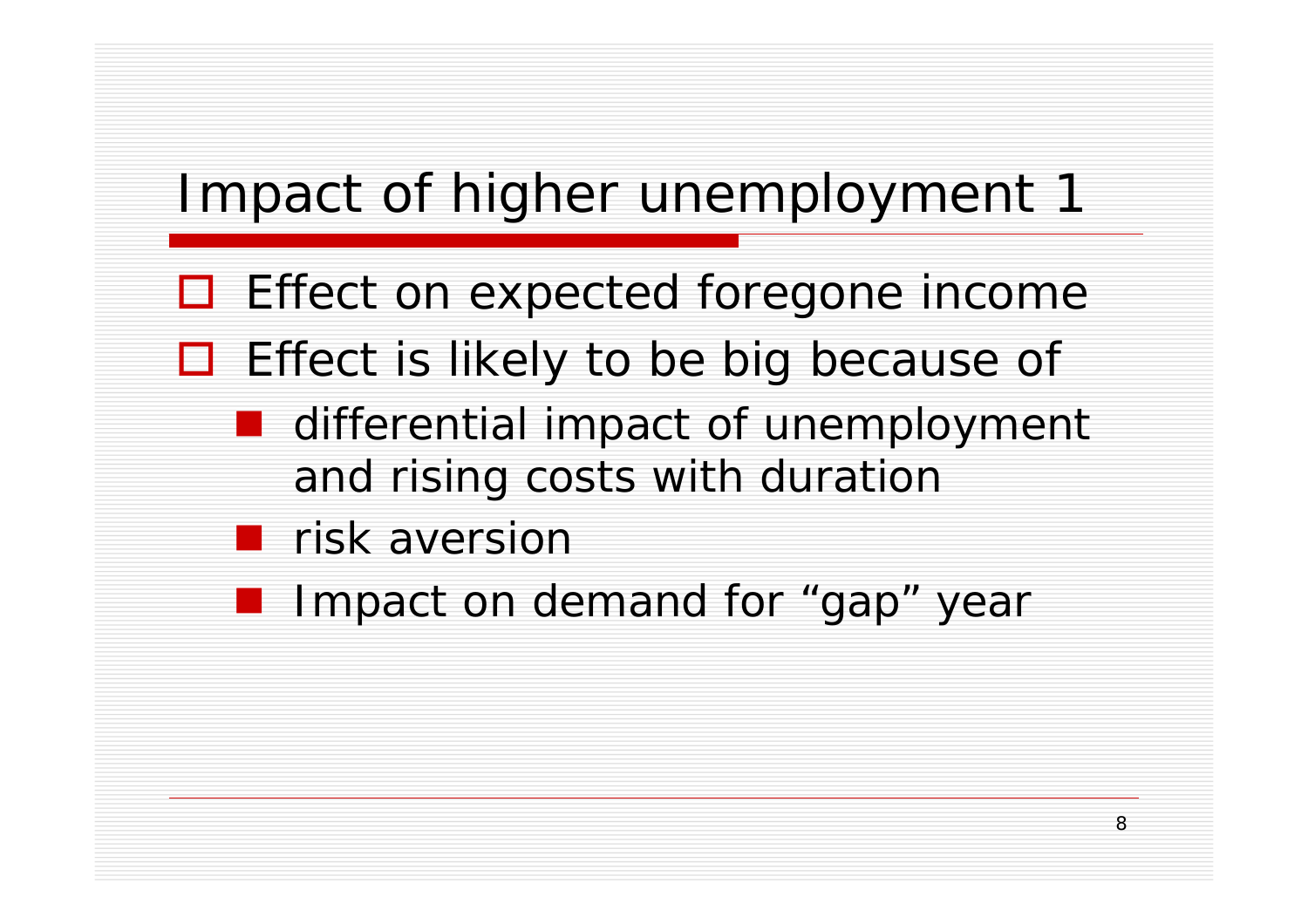### Impact of higher unemployment 1/cont.

- □ The incomes of those affected by unemployment suffer a lot
- **□ Rising unemployment durations have** both big contemporaneous effects and future "scarring" effects
- **□** Scarring effects for youths not as big as for adults but still present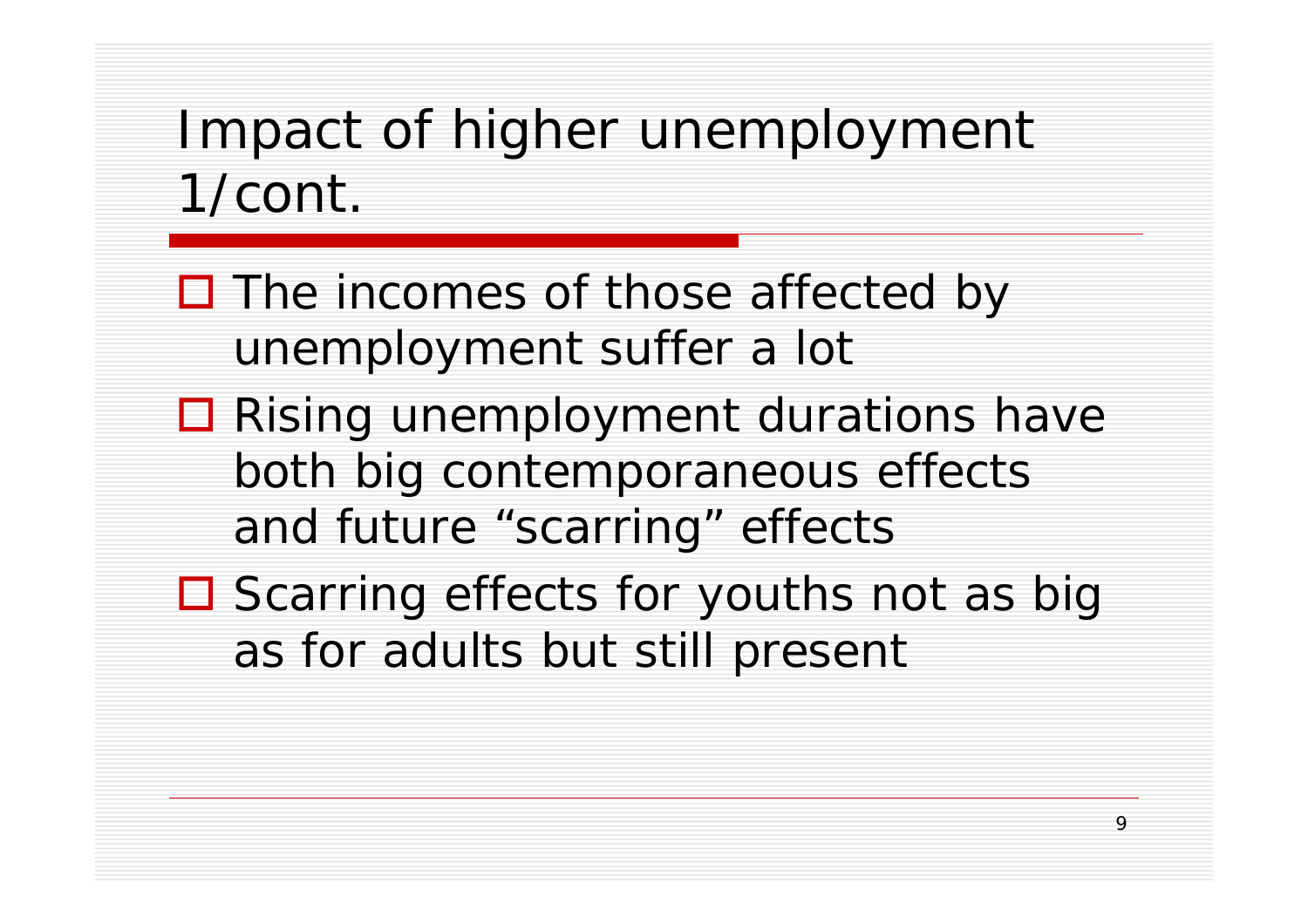## Impact of higher unemployment 1/cont.

- **□** Risk aversion likely to have big impact because of the high cost on those affected by unemployment
- □ Gap year demand could collapse because if young people cannot get jobs to finance it, they stay on in school instead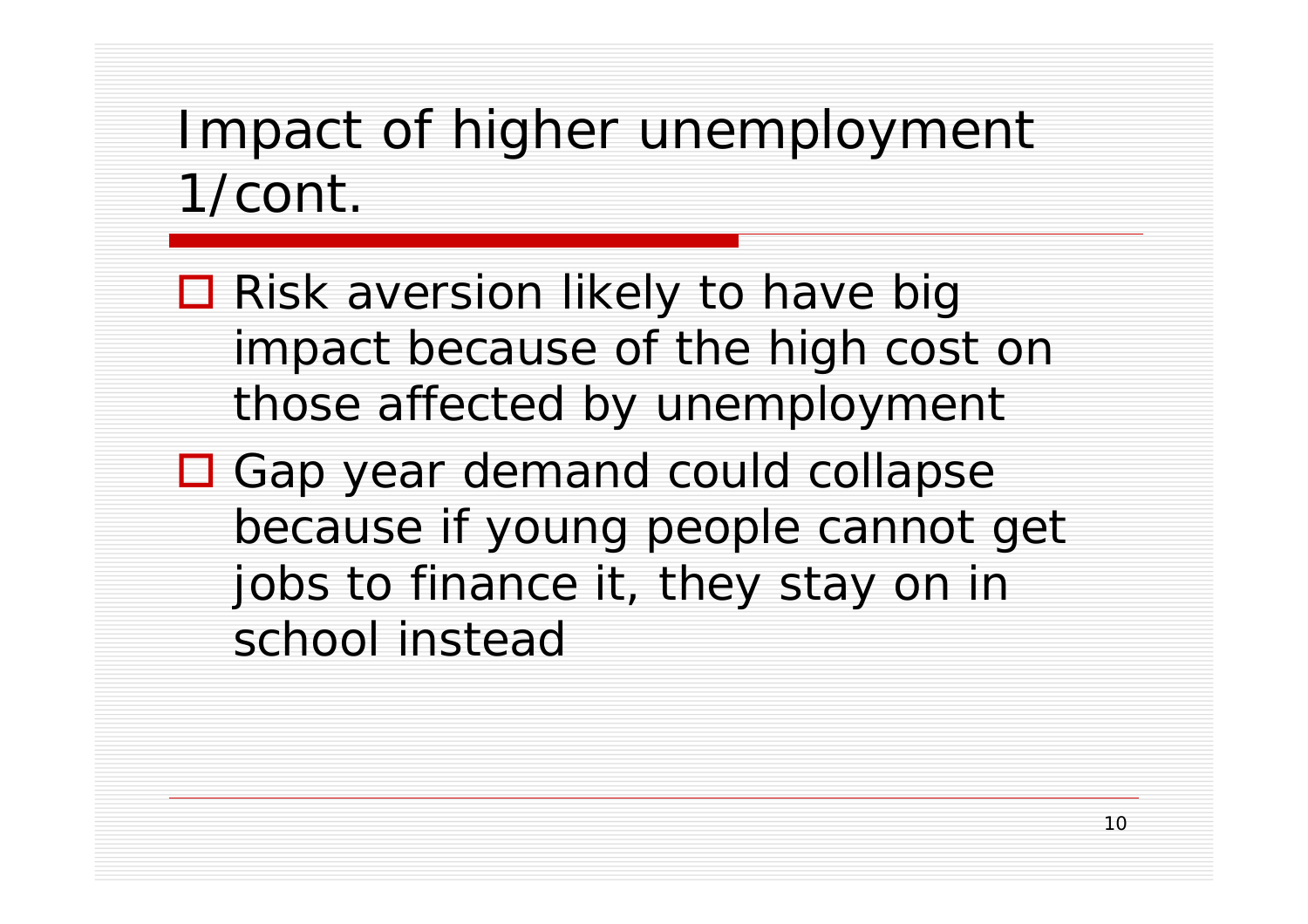#### Impact of higher unemployment 2

- $\square$  Probability of future unemployment lower with more education
- $\square$  No reason why the response to this should be larger in recession, because by the time education ends recession will be over (If not too long!)
- **□** Maybe recession makes young people more aware of the risks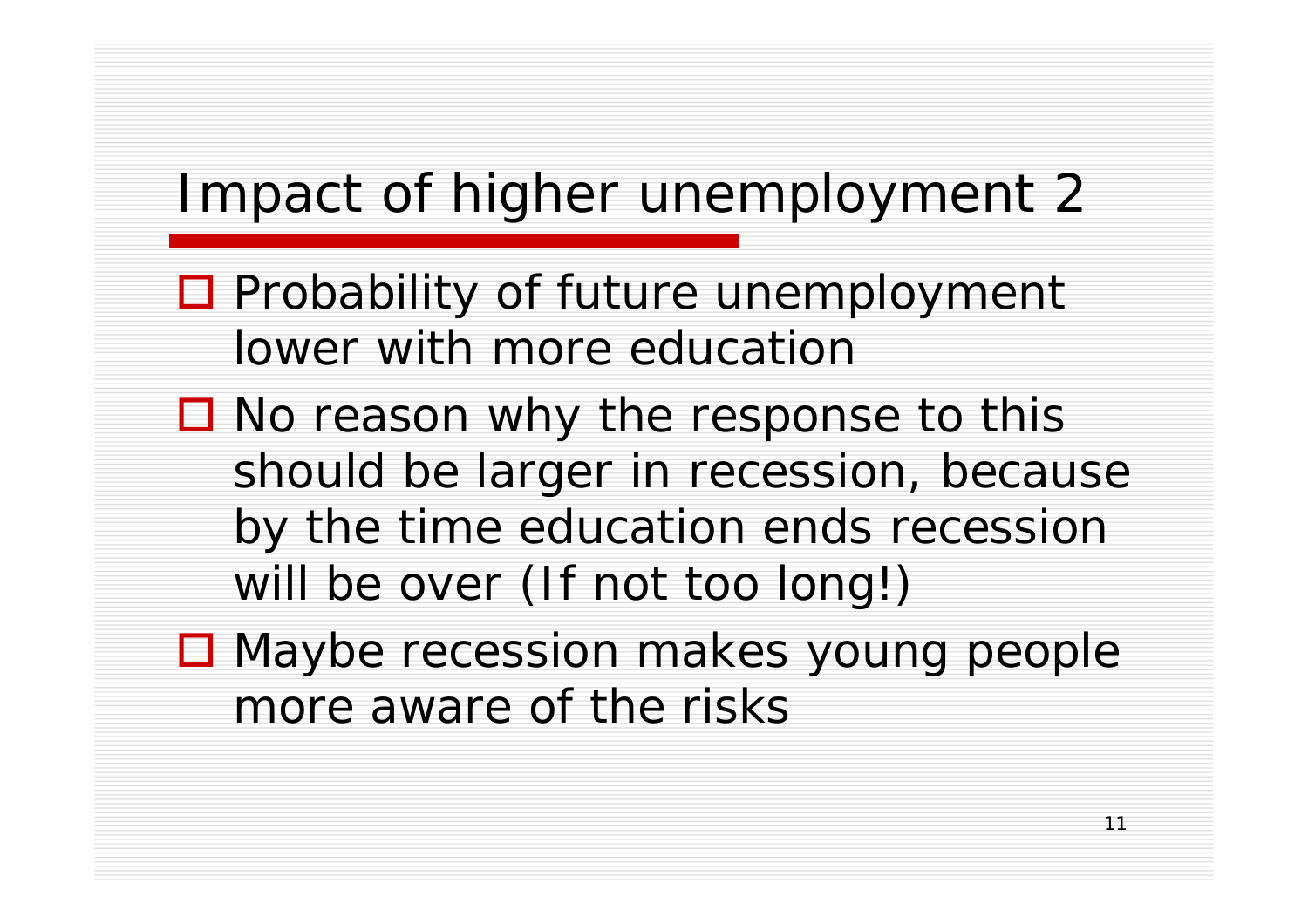#### Impact of higher unemployment 3

- **□** Family incomes decline and older children may be asked to leave school to support depleted incomes
- **□** Not an efficient response to recession, education decision should be made on the basis of costs and expected returns, not current liquidity
- **□** But imperfect capital markets could lead to it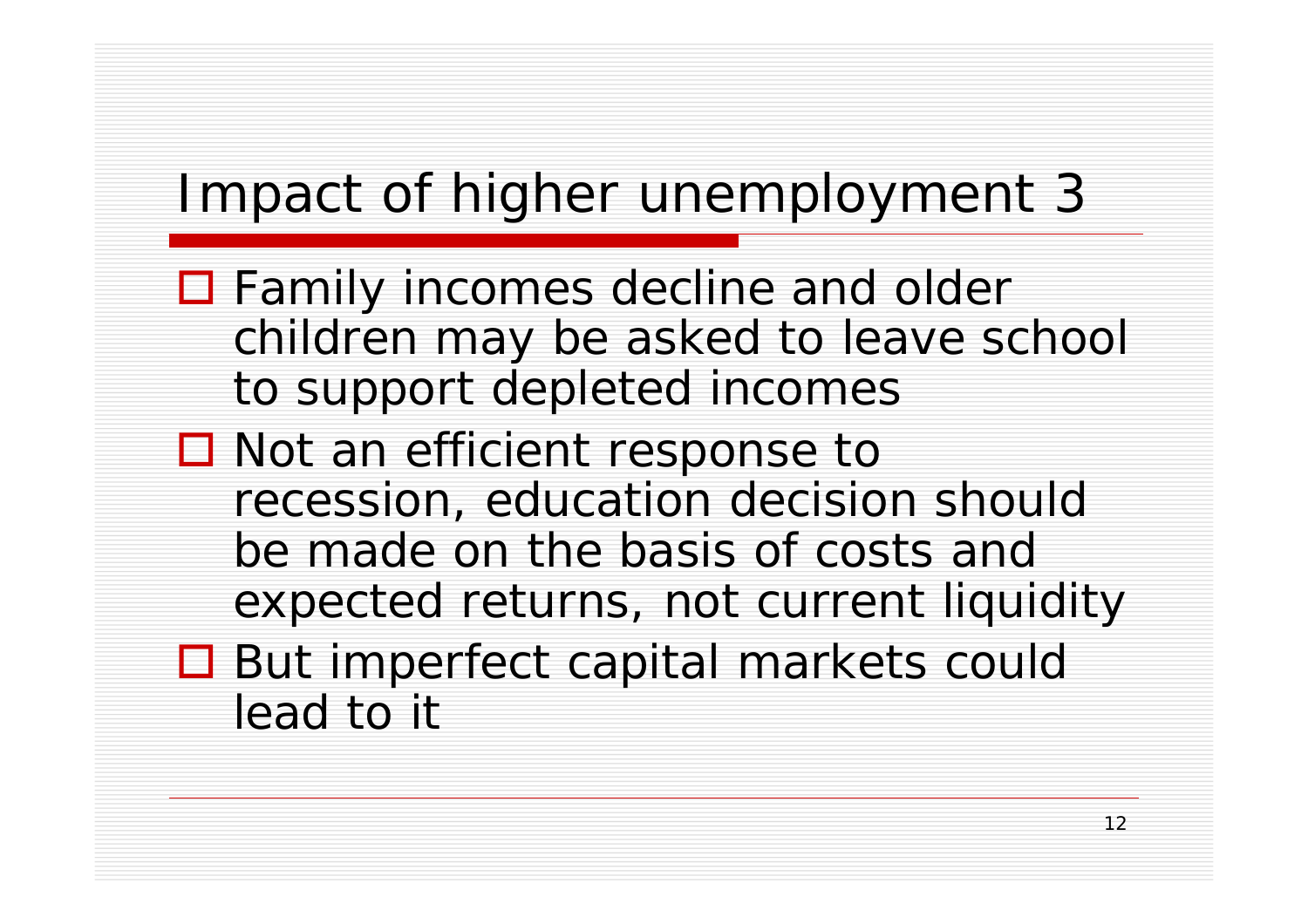# Empirical evidence

- **□** Strong evidence in favour of higher demand for education in recession
- Variety of elasticity estimates and no computations of quantitative impact
- $\square$  No benchmark number for the elasticity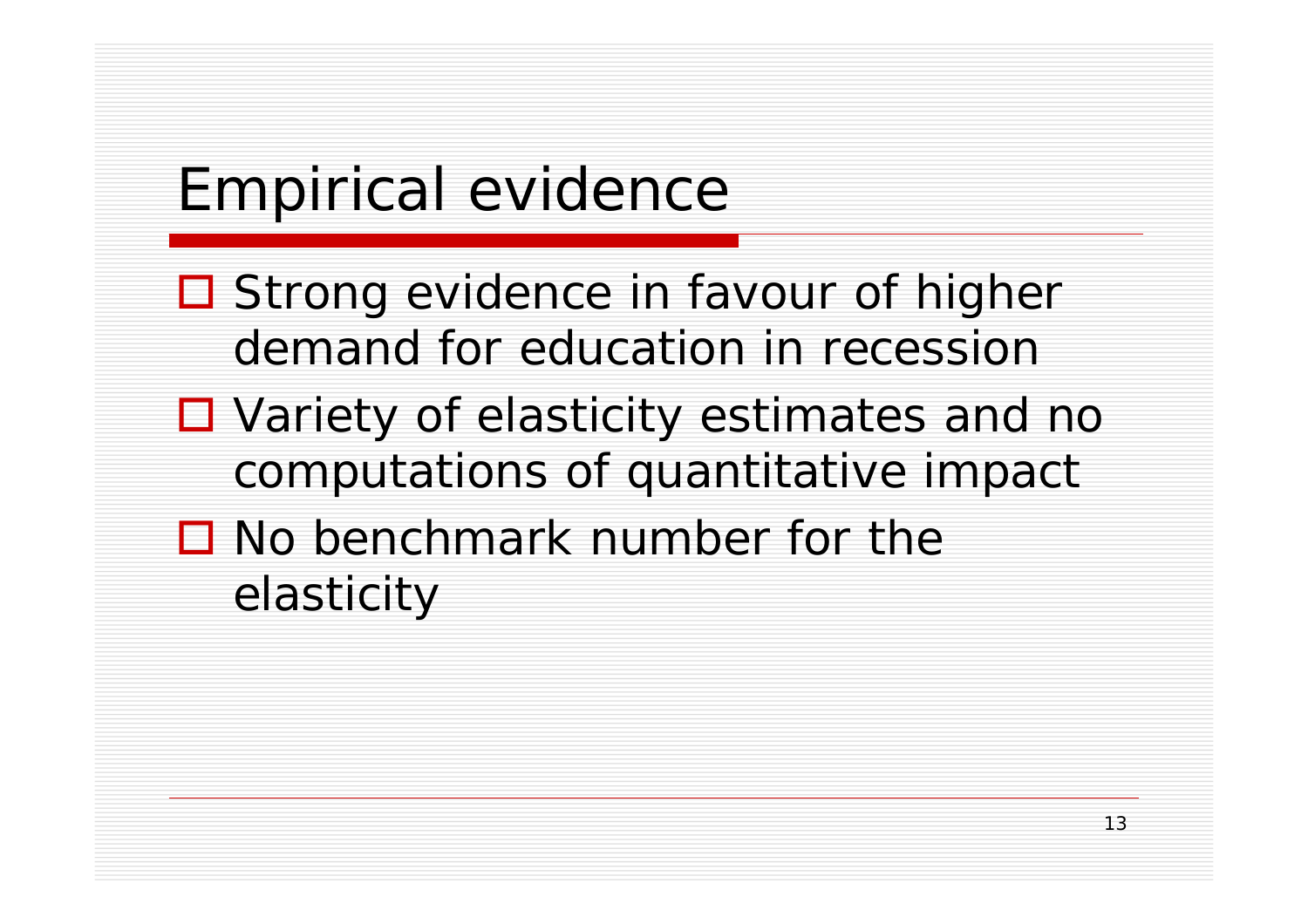# Social efficiency

- Are there likely to be differences between social and private costs of education?
- **□ Missing capital markets may reduce** private demand below social
- **□ Missing insurance markets may push** private demand above social – insurance against unemployment, inefficient demand for education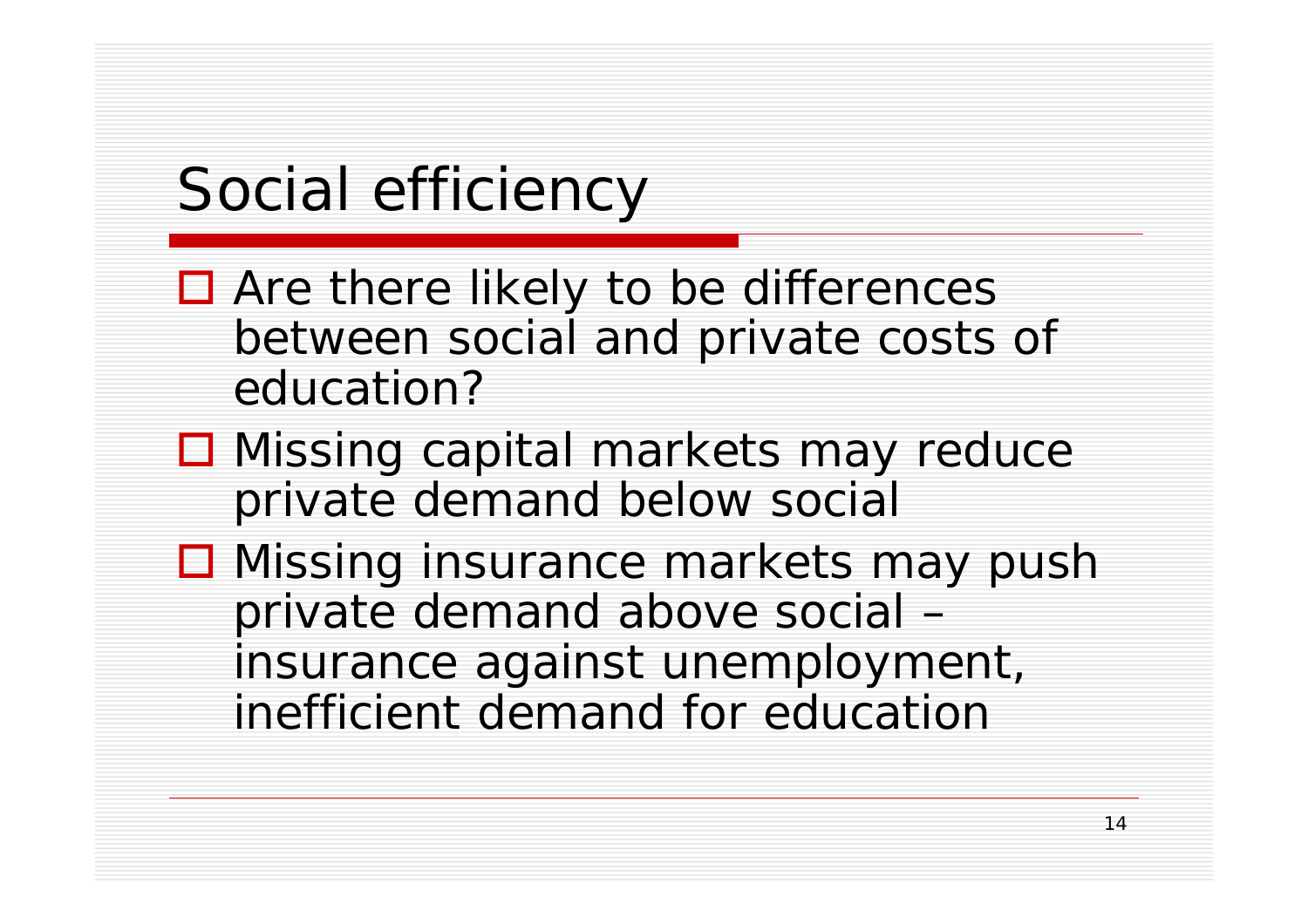### Social vs. private decisions

- □ Social costs: foregone output of students and teachers
- □ Private costs: foregone income and fees of students
- Social benefit: increased productivity
- □ Private benefits: increased incomes
- □ Same? Impact of recession on each?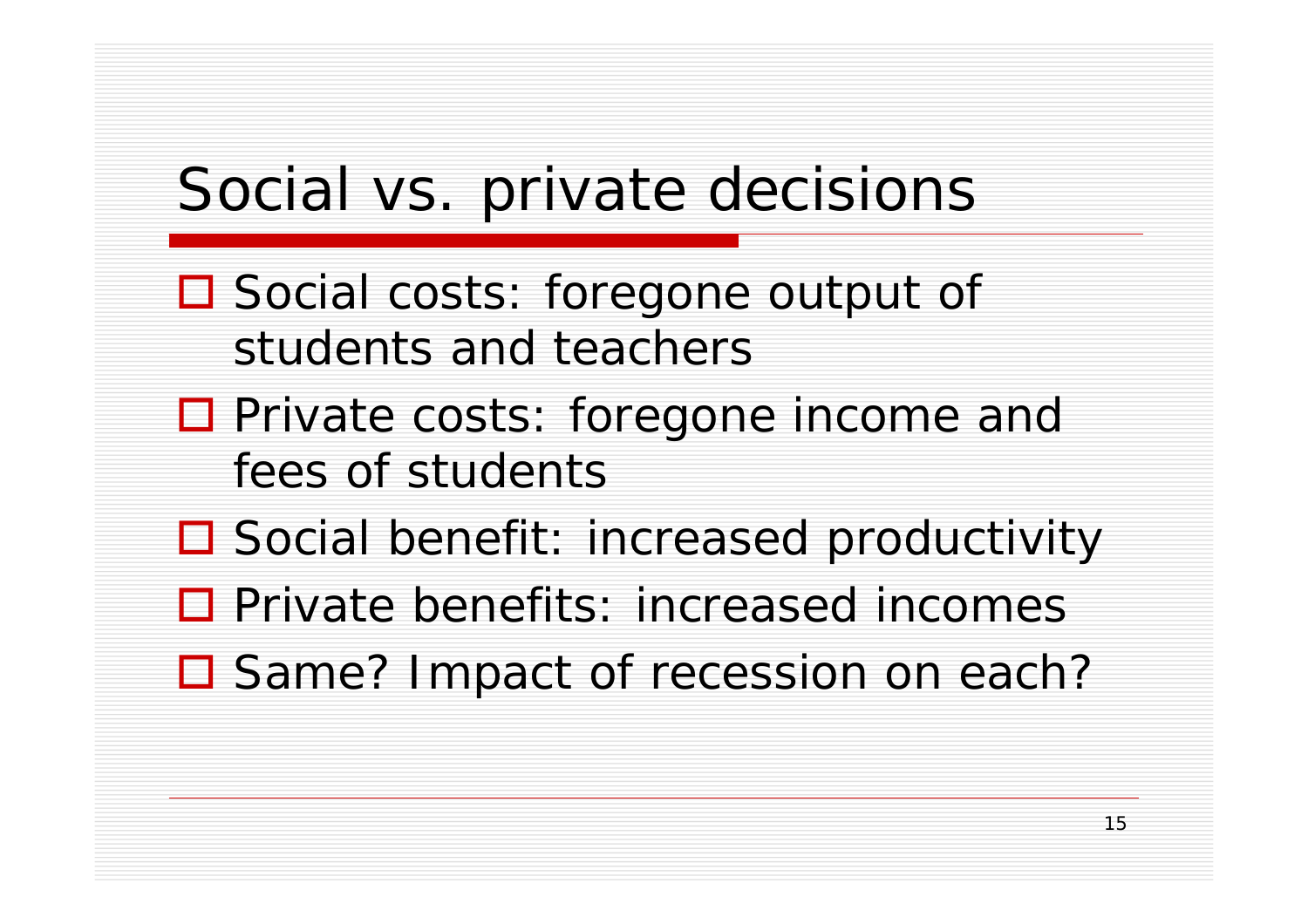# Missing capital markets

- **□** Missing capital markets likely to be important in countries where there is reliance on family incomes to finance education
- □ Also in countries where there is no good family protection against income loss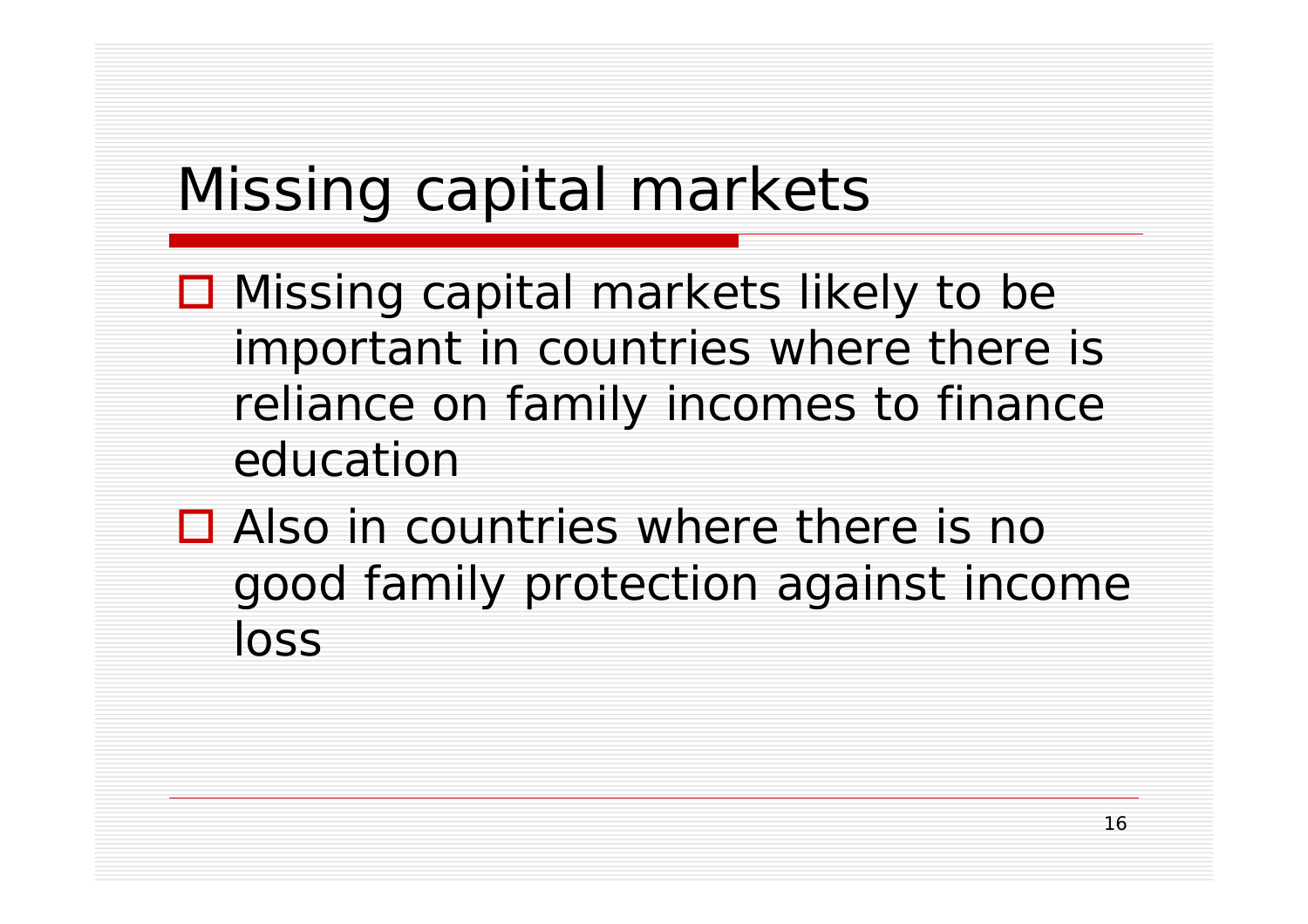# Missing capital markets cont.

**□** But with modern educational financing (loans, grants), and economic development, family pressure on young to give up education to help family finances unlikely to be important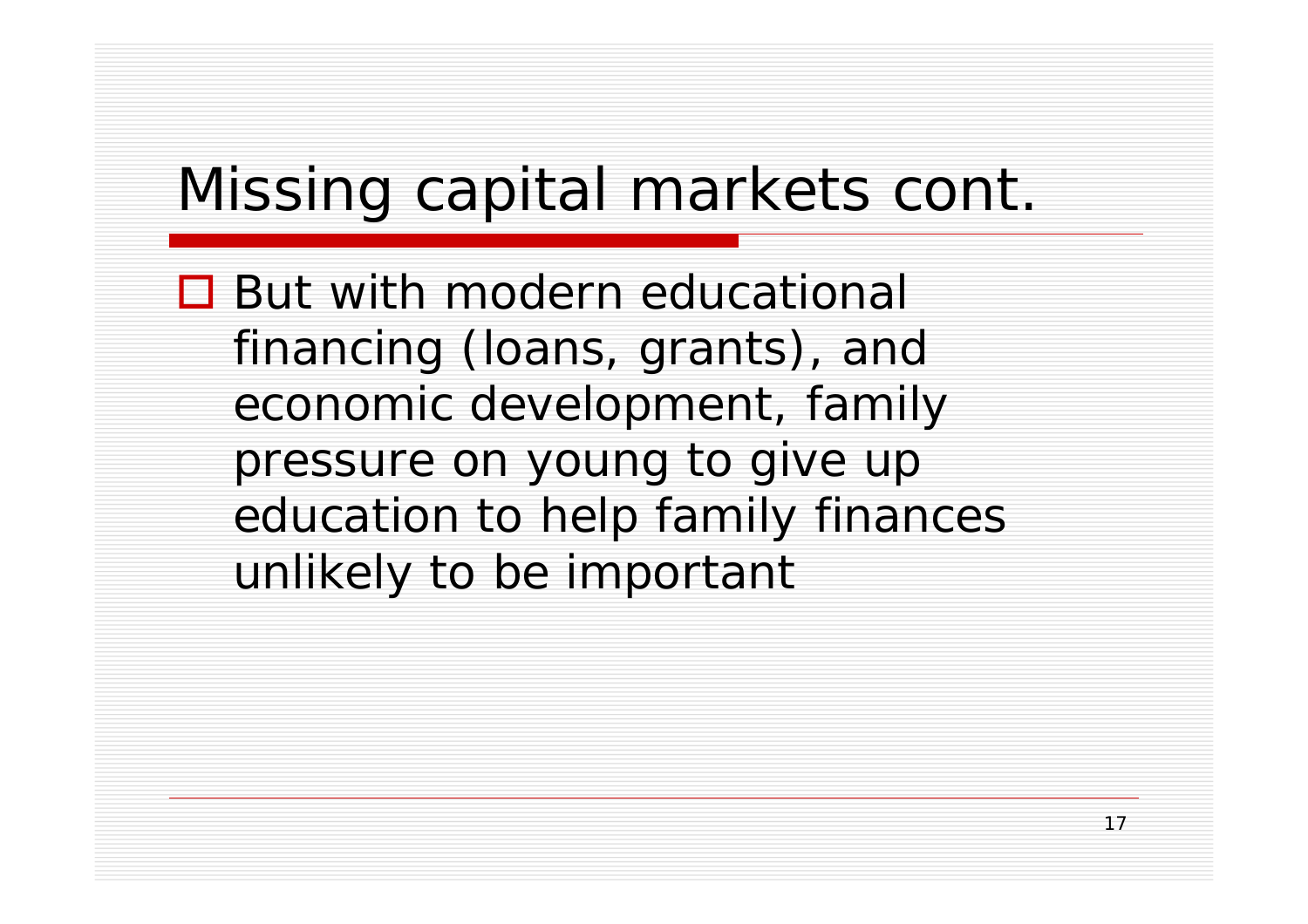## Missing insurance markets

- **□** But insurance against youth unemployment not likely to be perfect because of moral hazard
- □ So deviation likely to be in direction of more private demand for education in response to rise in unemployment than is socially optimal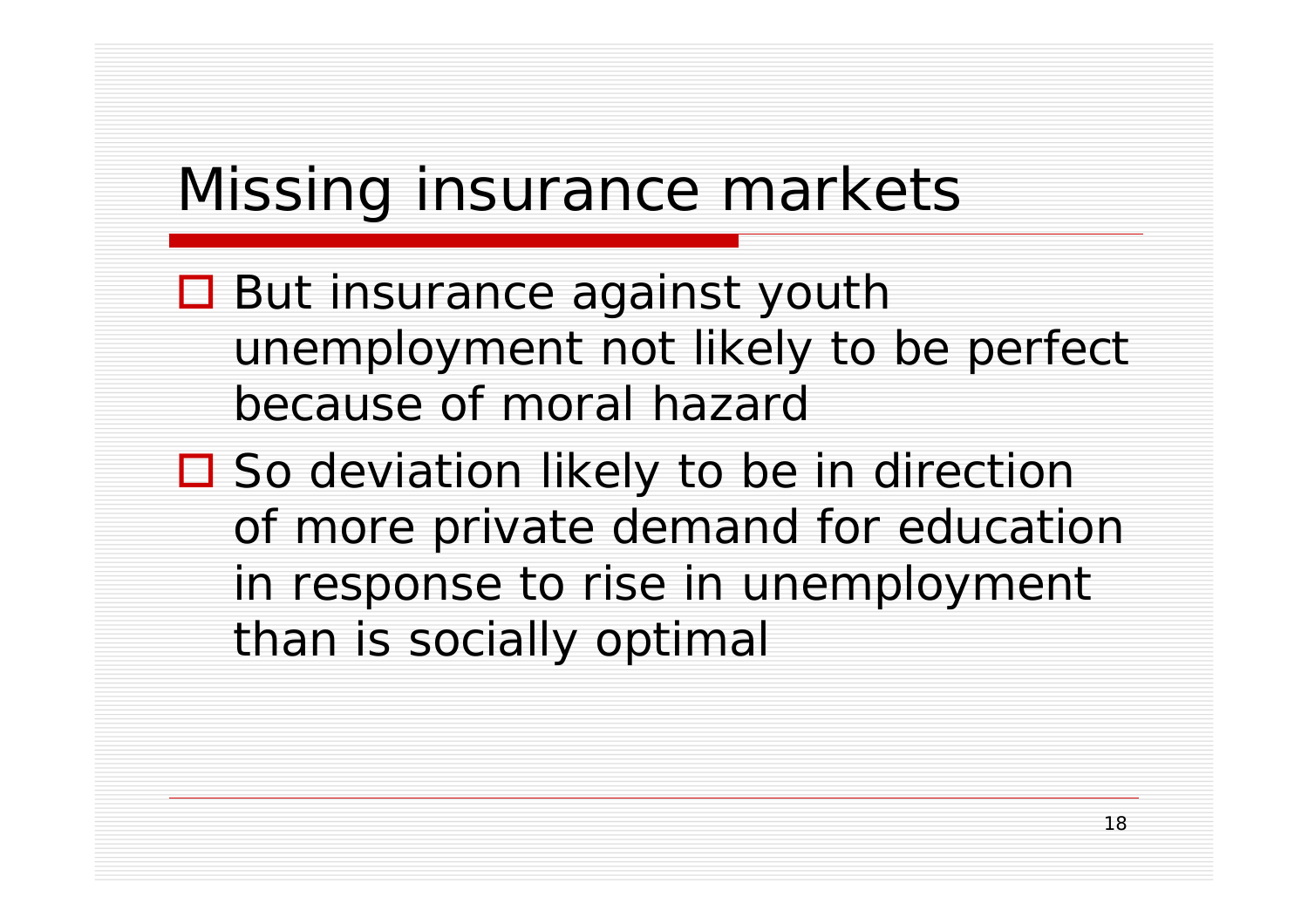# Missing insurance markets

- Recession increases the risk of job loss
- $\Box$  If risks could be pooled so each person paid a premium equal to the average loss, private decisions to increase education demand are efficient
- **□** But risks cannot be pooled because of moral hazard in job search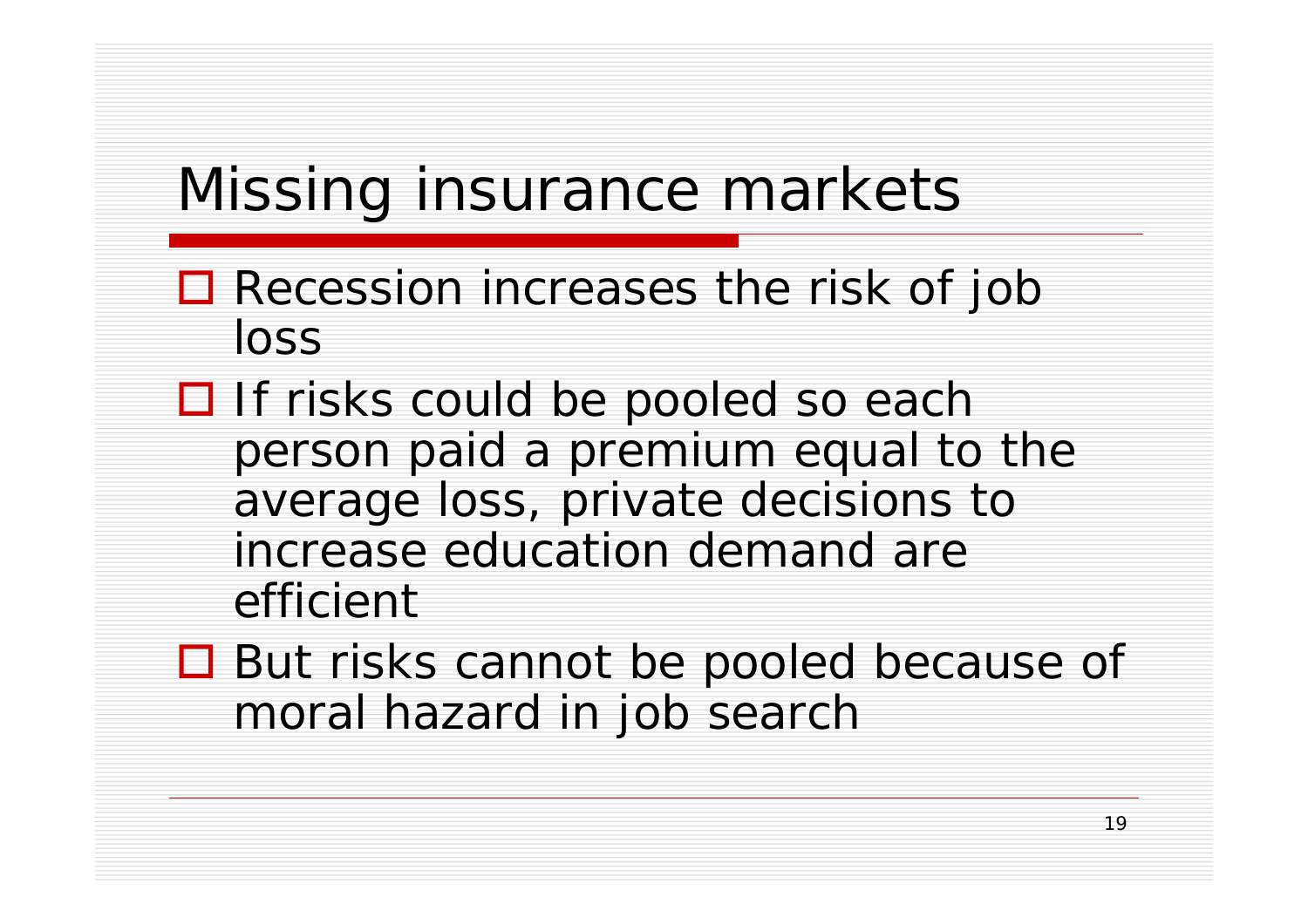# Social costs

- $\Box$  How do the costs of using education as insurance compare with the costs of moral hazard?
- $\Box$  No quantitative models of this trade-off but costs of education high (foregone output, teacher shortage, late entry of "overeducated" workers) and moral hazard reduced with active measures
- **□** Education unlikely to dominate as insurance instrument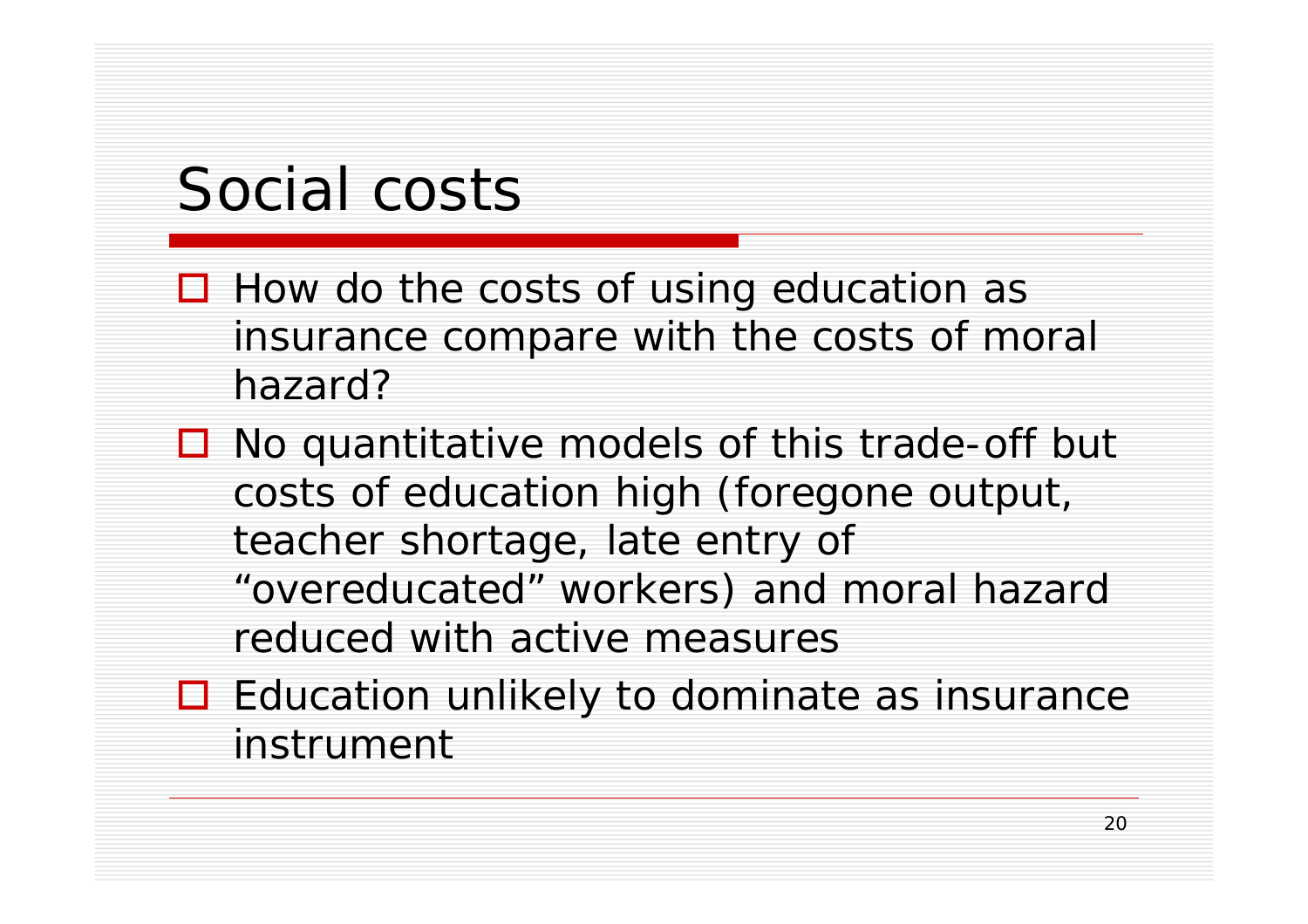#### Government responses

- □ Governments should make more resources available for regular education in recession, to maintain standards in the face of increased demand
- By how much?
- $\square$  As much as the increase in private demand provided allowance is made for the missing insurance markets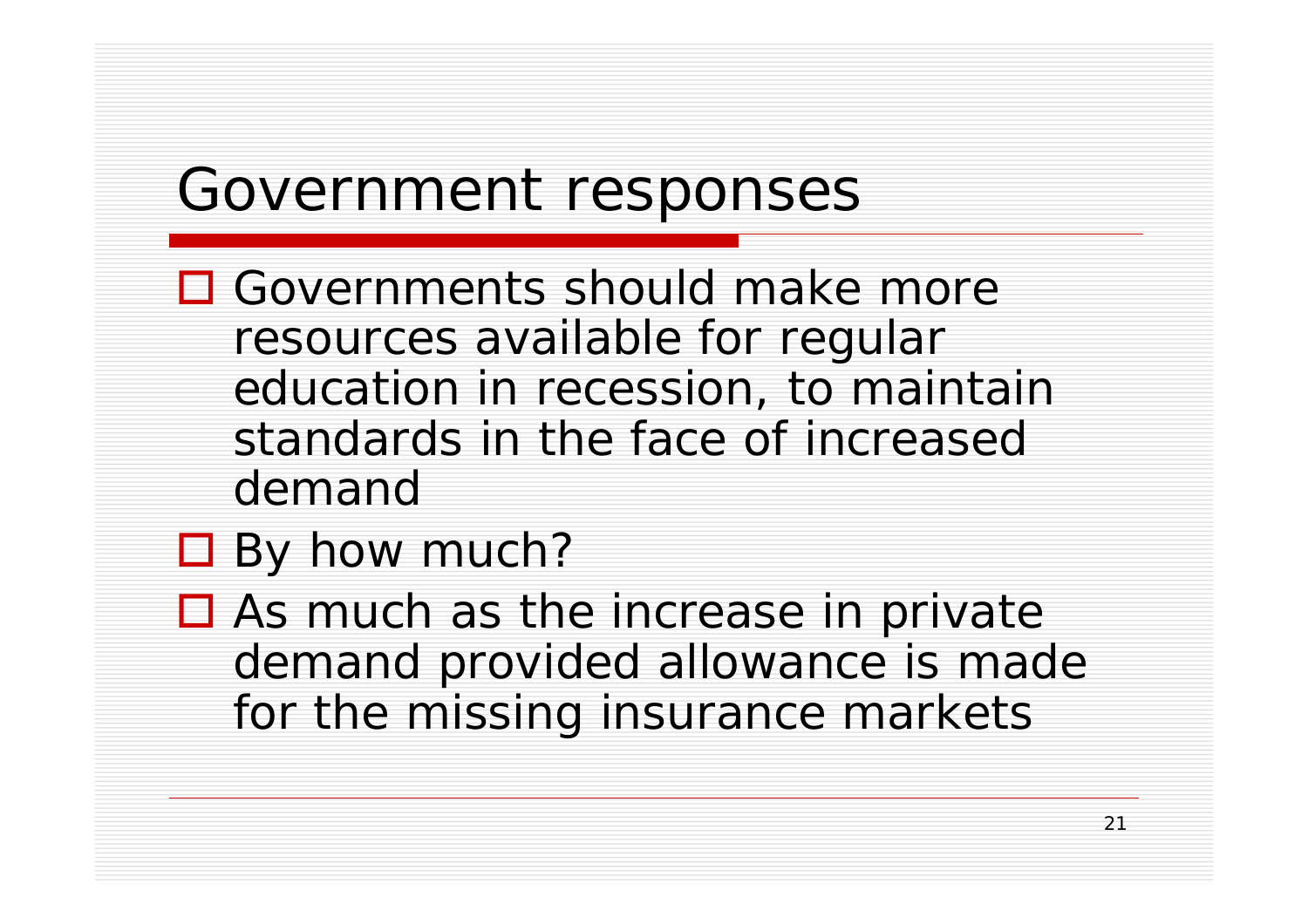# Joint policies

- **□ Best way to deal with insurance** demand for education is separately, through UI benefits and ALPM
- $\square$  Combination of ALMP that insure young person against long duration unemployment and expansion of education finance to satisfy demand
- **□** Student loans and grants kept at current levels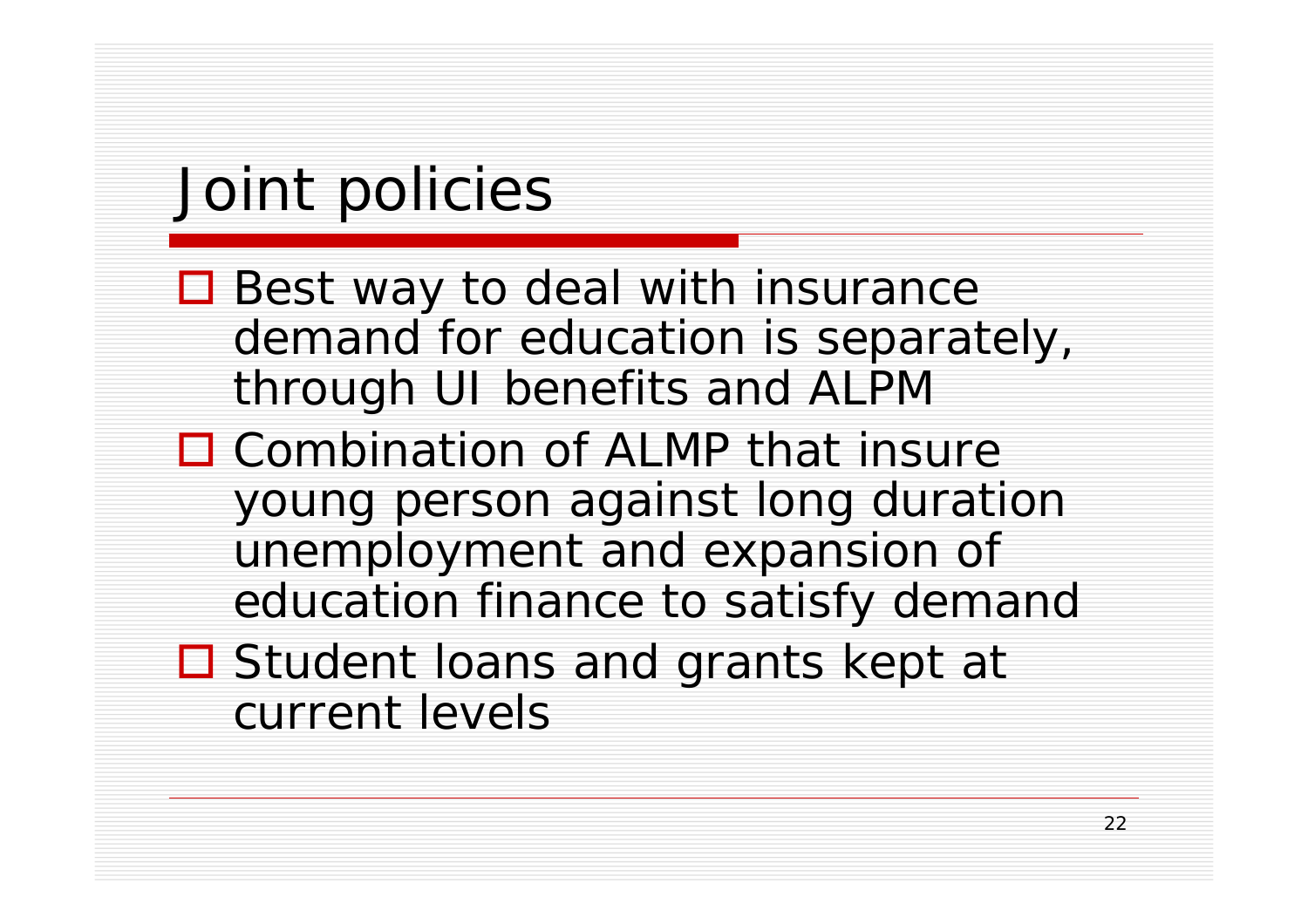## Effectiveness of ALMP

- For maximum short-term impact of ALMP employment subsidies or direct job creation by the government seems to be best
- But apprentice-type training for youths also likely to have long-term impact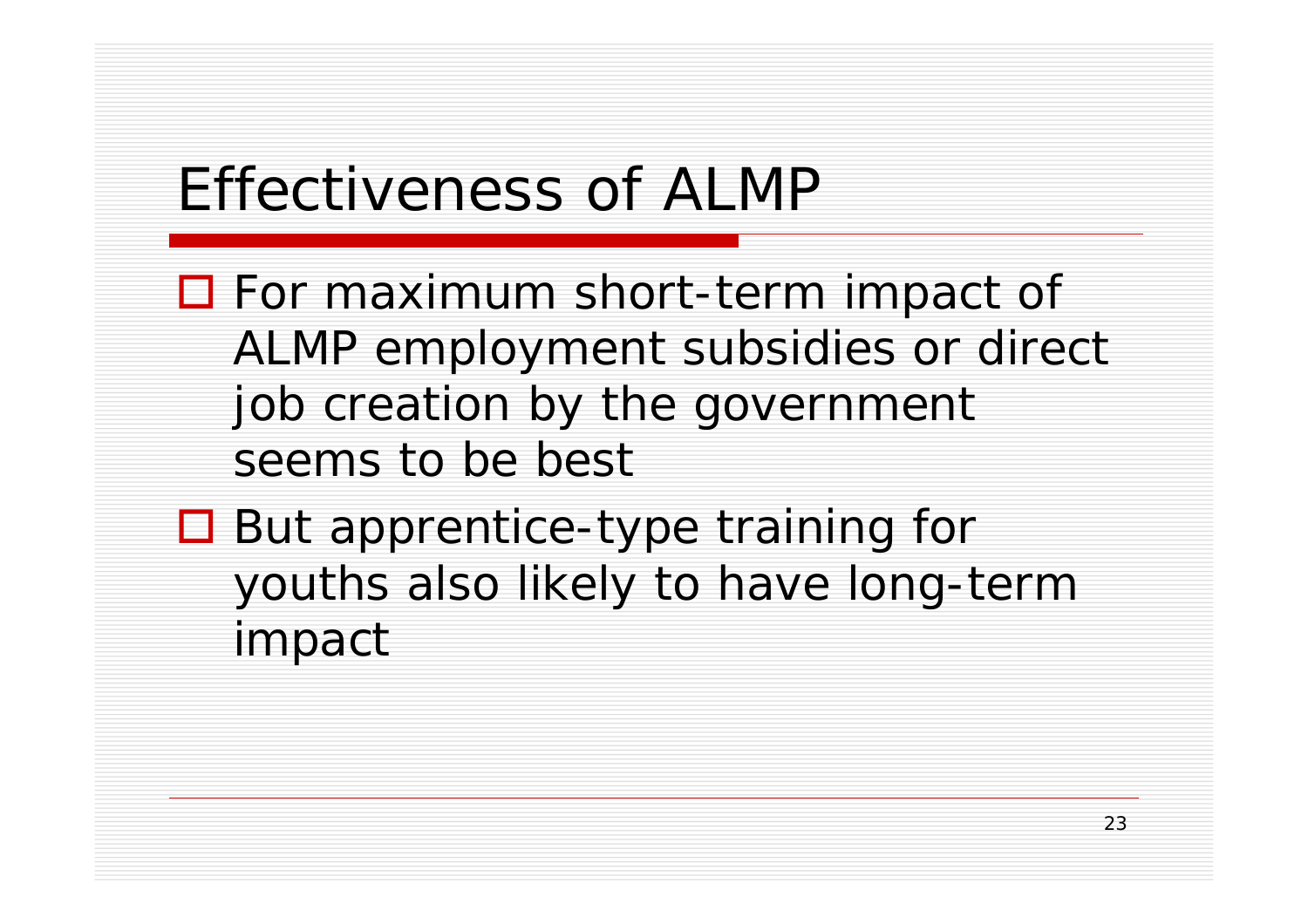# Types of education

- What type of education should the government support in recession?
- **□** Since demand for extra places is temporary, it should be for types that are less expensive
- □ Demand for inexpensive courses such as social services has been rising in Sweden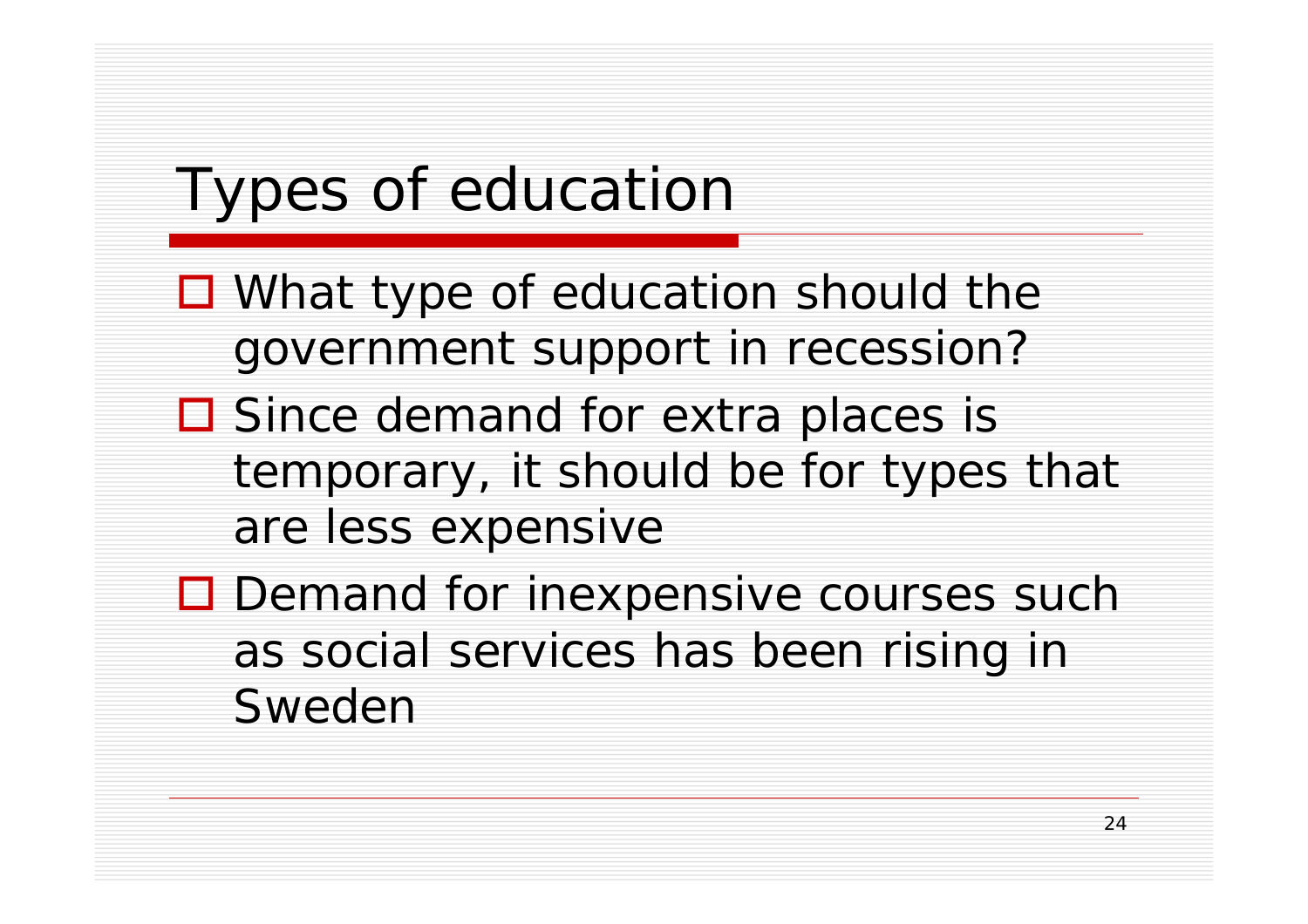# Types of demand cont

- □ Demand for expensive courses such as medicine or sciences has been declining in Sweden
- □ So meeting demand types seems good option
- $\square$  General education better than specific because specific training better left to firms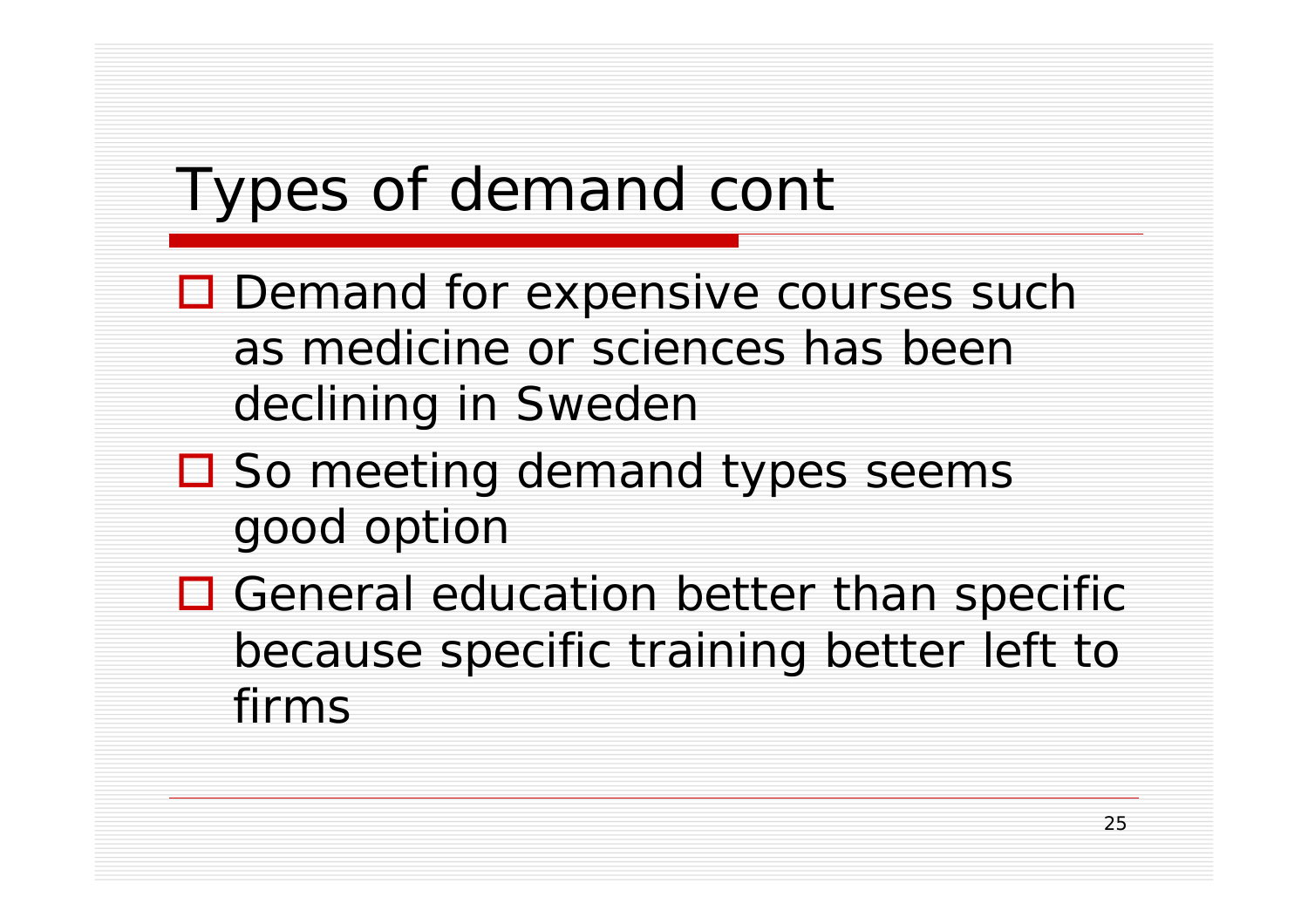## Implications for labour market

- $\Box$  Increasing education provision removes youths from the labour market one-forone
- **□** No impact on job creation
- $\square$  So it is likely that youth employment rate would increase and demand for other ALMP would decrease
- Likely also to benefit women's market, which is competitive with young market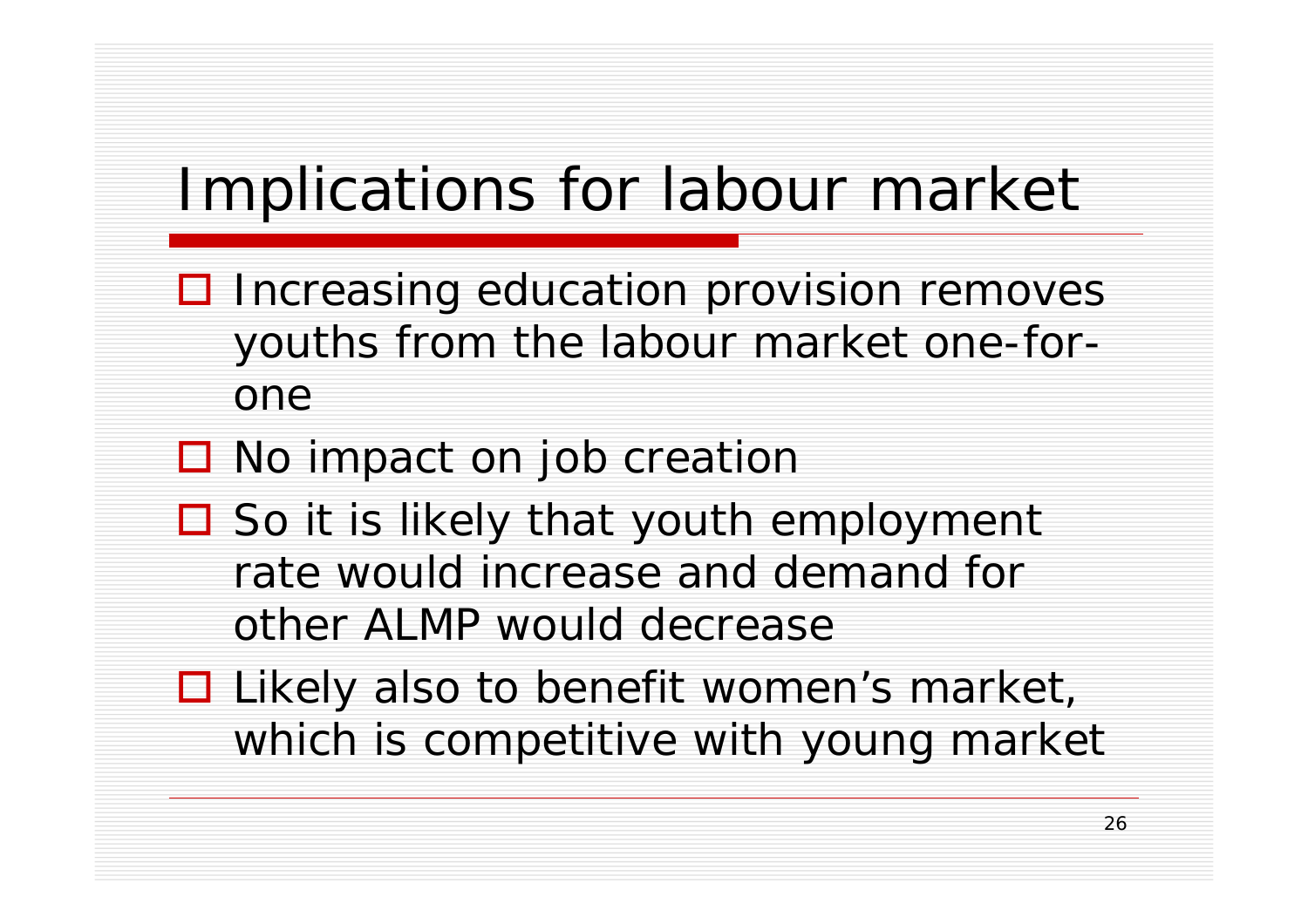# Timing issues

- When should more spending on education be authorised and for how long?
- $\square$  Demand for education in recession likely to behave like discouraged worker effect
- Young person tries his/her luck in the labour market and if unsuccessful goes back to school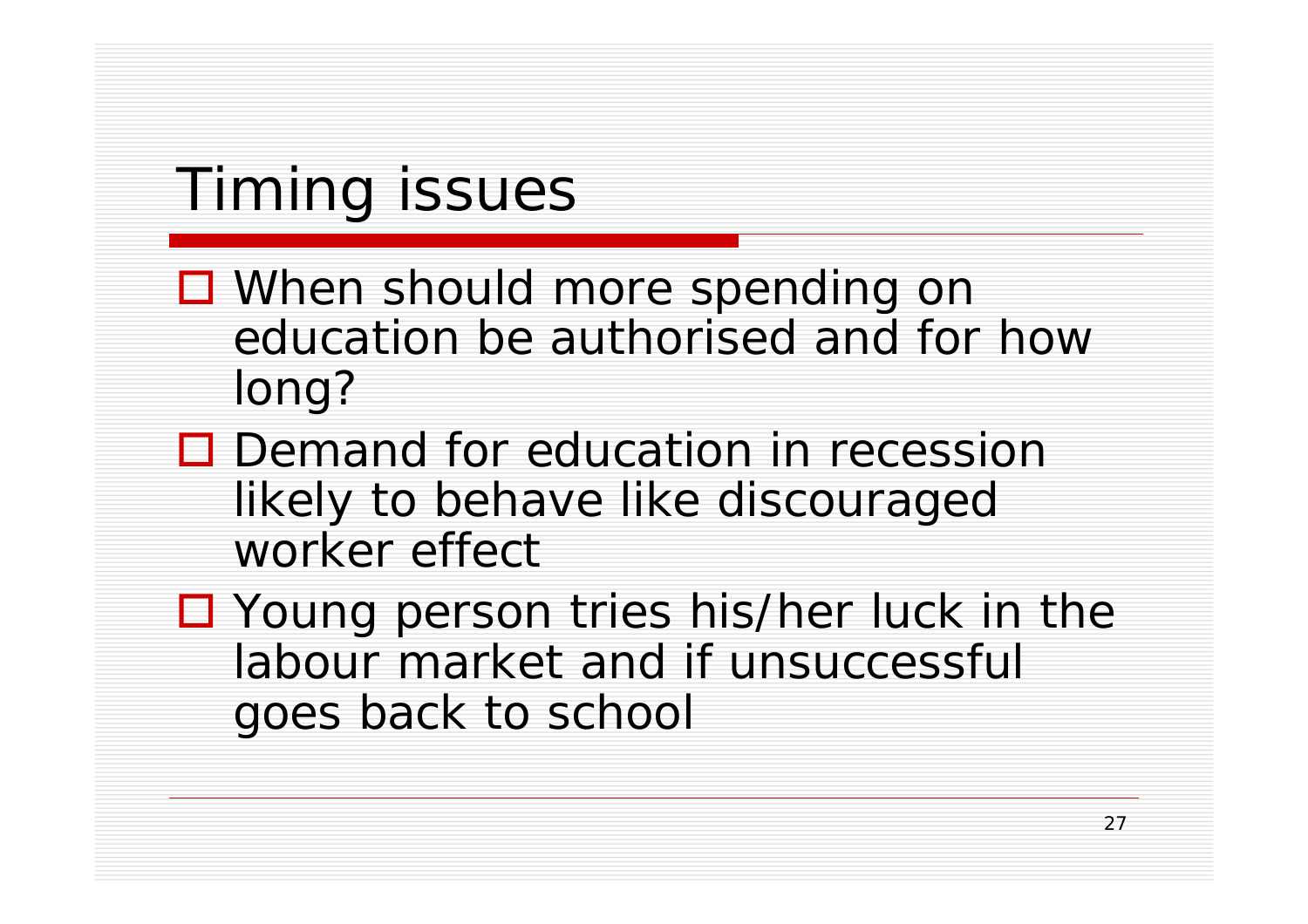## Timing of expansion

- **□** So government will need to provide extra places after start of recession
- **□** But needs to be ready with policy as soon as it becomes clear that there will be recession
- **□ It might consider allowing delayed** entry to facilitate job search and information gathering after completing an educational cycle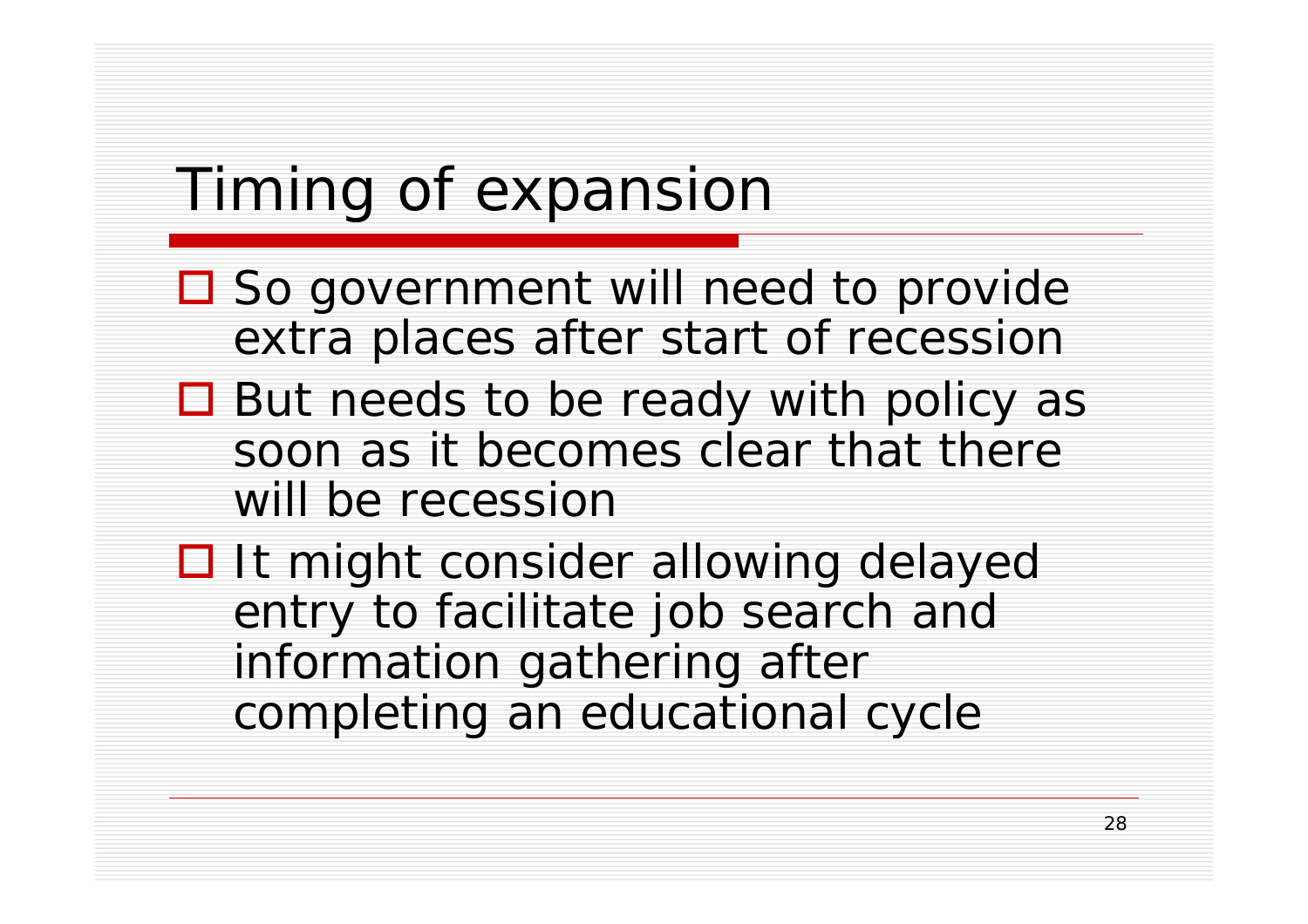# Duration?

- **□** Some evidence from US that in recession the demand for short courses increases
- **□** Students stay in college until course is completed
- **□** So lock-in effects present: those in college do not search and the flow into jobs when job creation recovers is slow to pick up
- **□** But because of short courses not likely to be too serious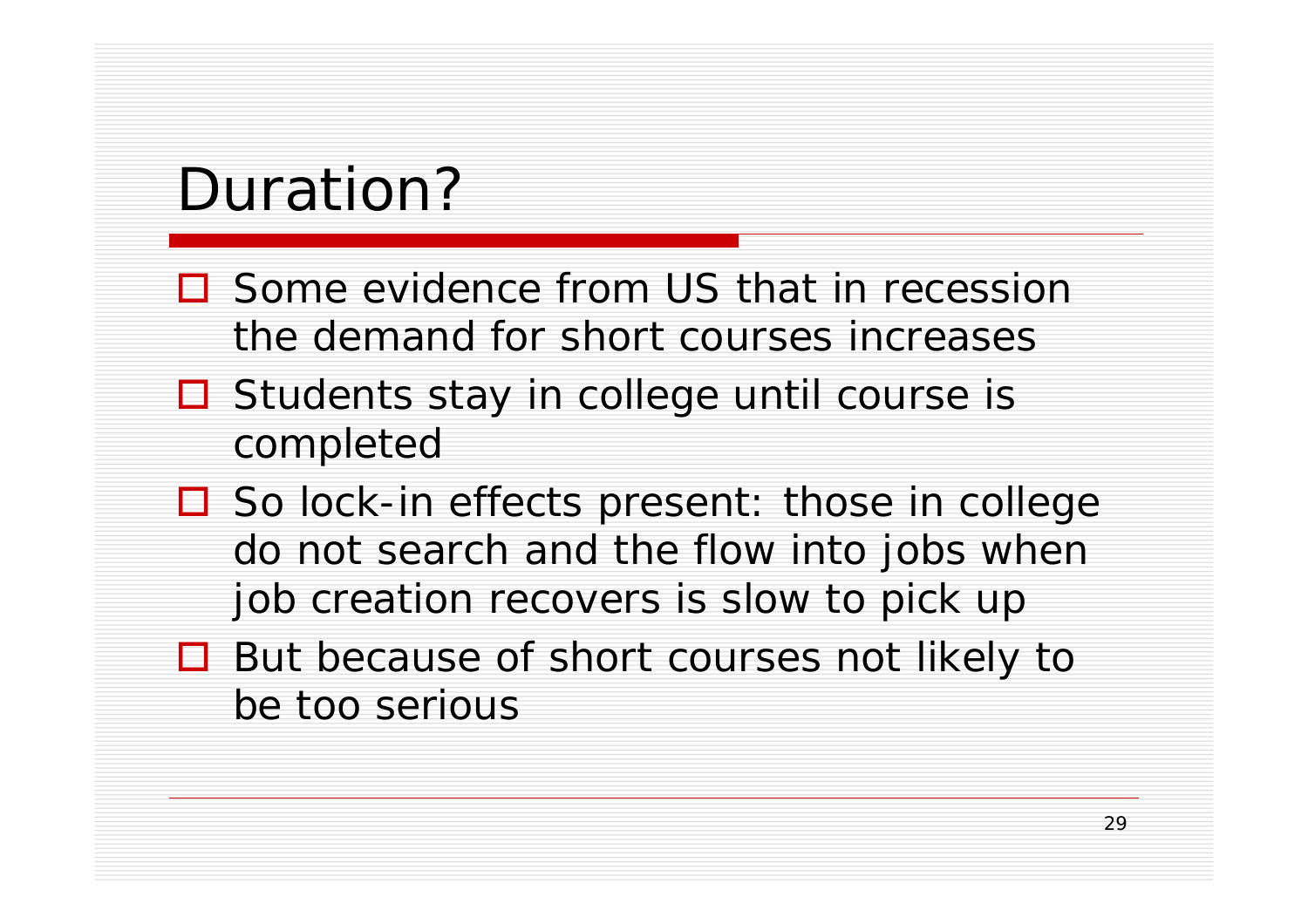# Other implications

- After end of recession, there are more graduates than in normal times
- □ Graduate incomes might suffer and if youths react to current observations, demand for education might fall too much
- Freeman-like cobweb cycles may be the outcome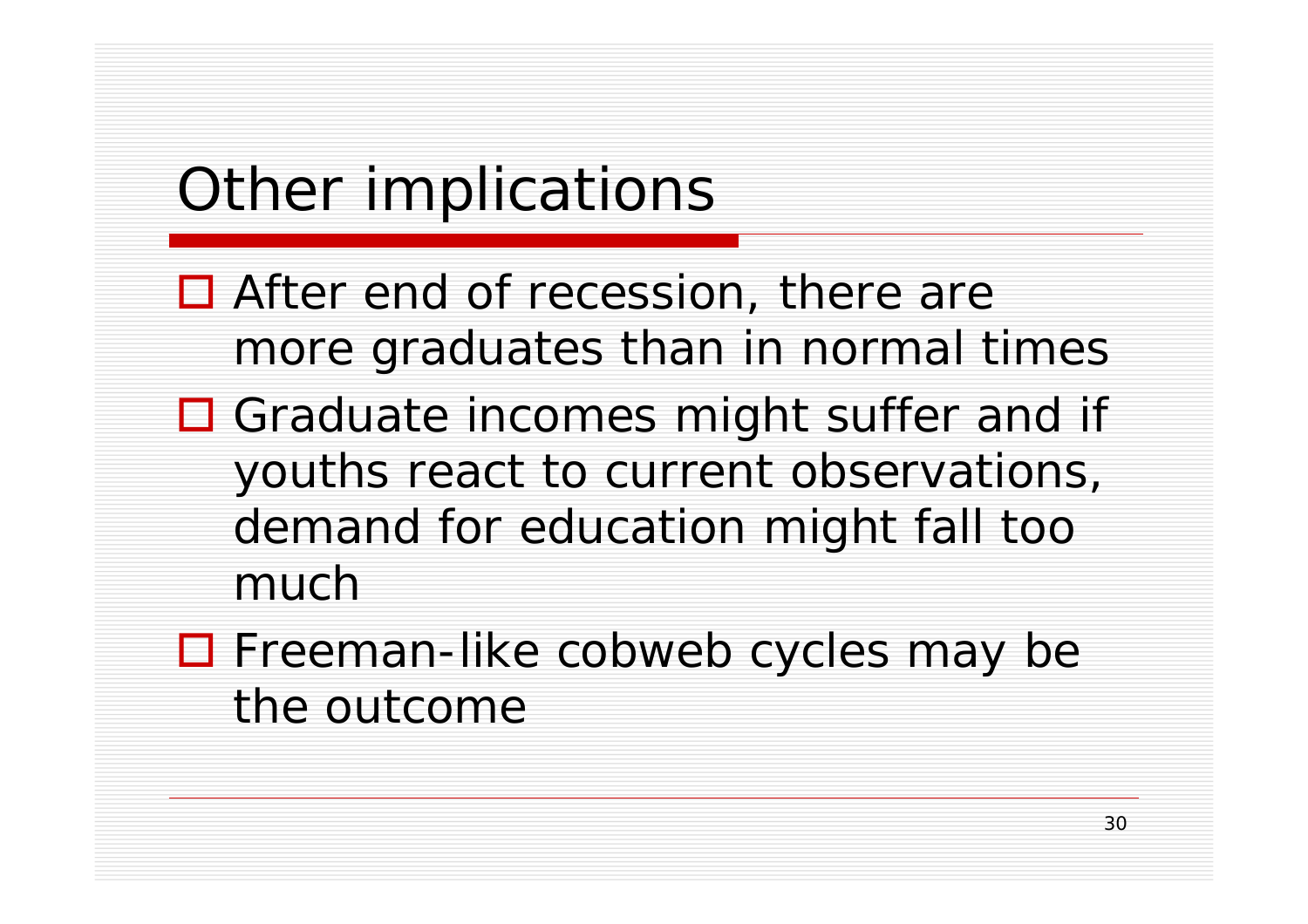## Educational achievement

 $\square$  In order to maintain standards, universities should come under no pressure to accept more students without extra teaching resources and space

 $\square$  This might be expensive to achieve, especially space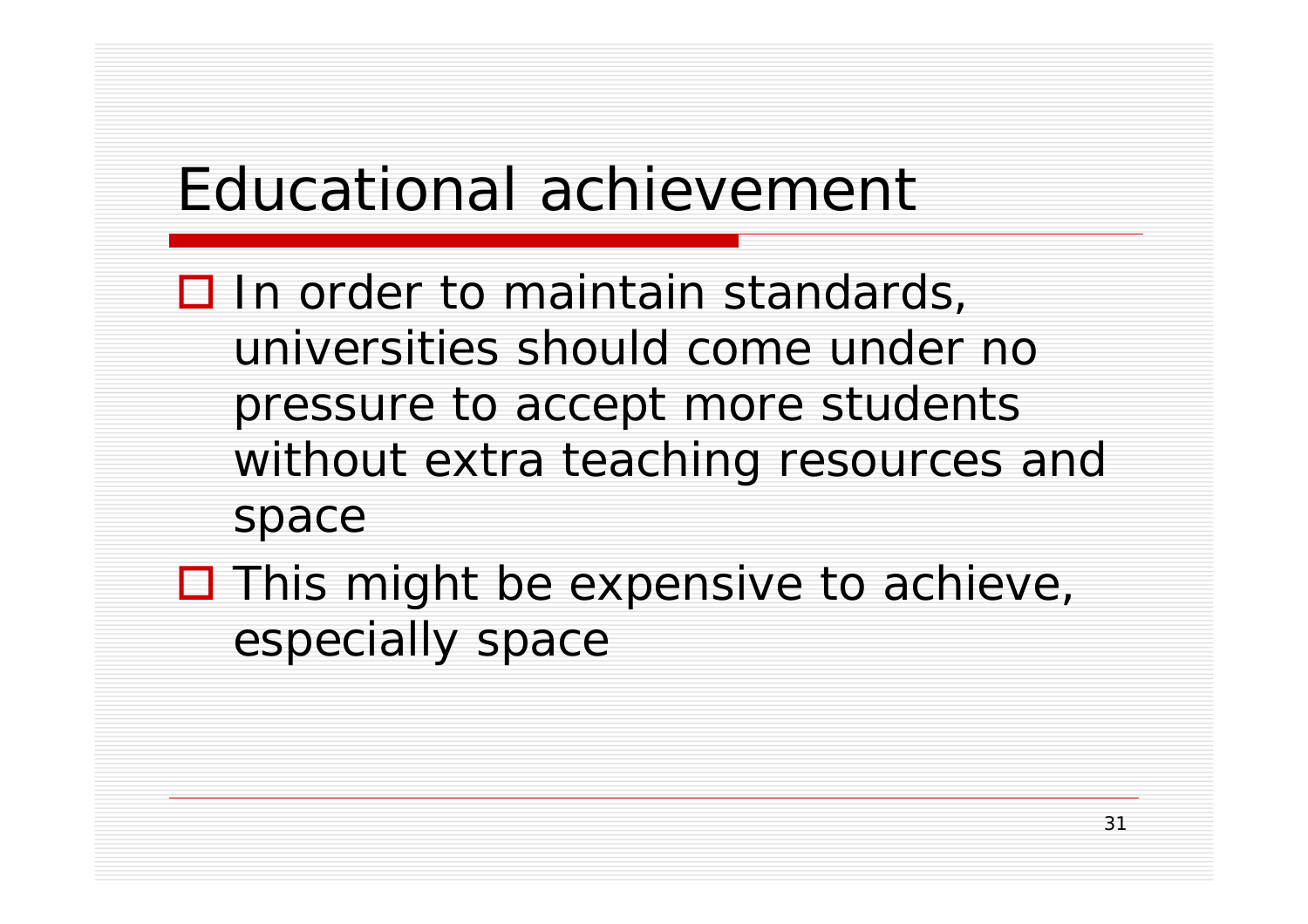## Fall in standards?

- **□** Some fall in standards may be inevitable because of it
- Also because new entry is not likely to be as academically able as steadystate entry
- □ Policy question is, is a fall in standards not a good alternative to unemployment?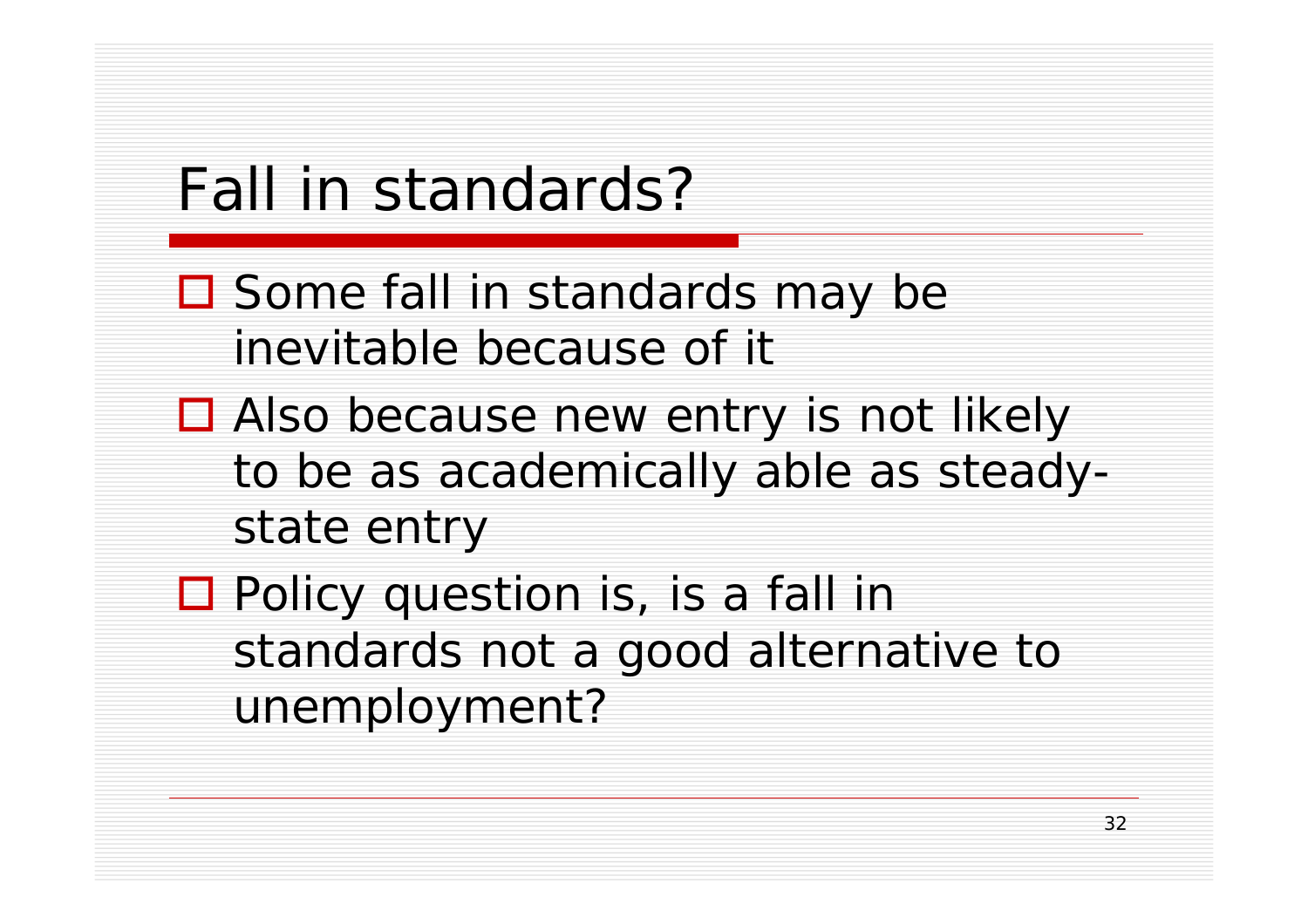#### Standards in recession

- $\Box$  Inevitable fact is that in recession labour market outcomes, government revenues and standards of service suffer
- □ Spreading costs through reductions of standards across a broad range of services, including education, may be better outcome than shifting all burden on to individuals in the labour market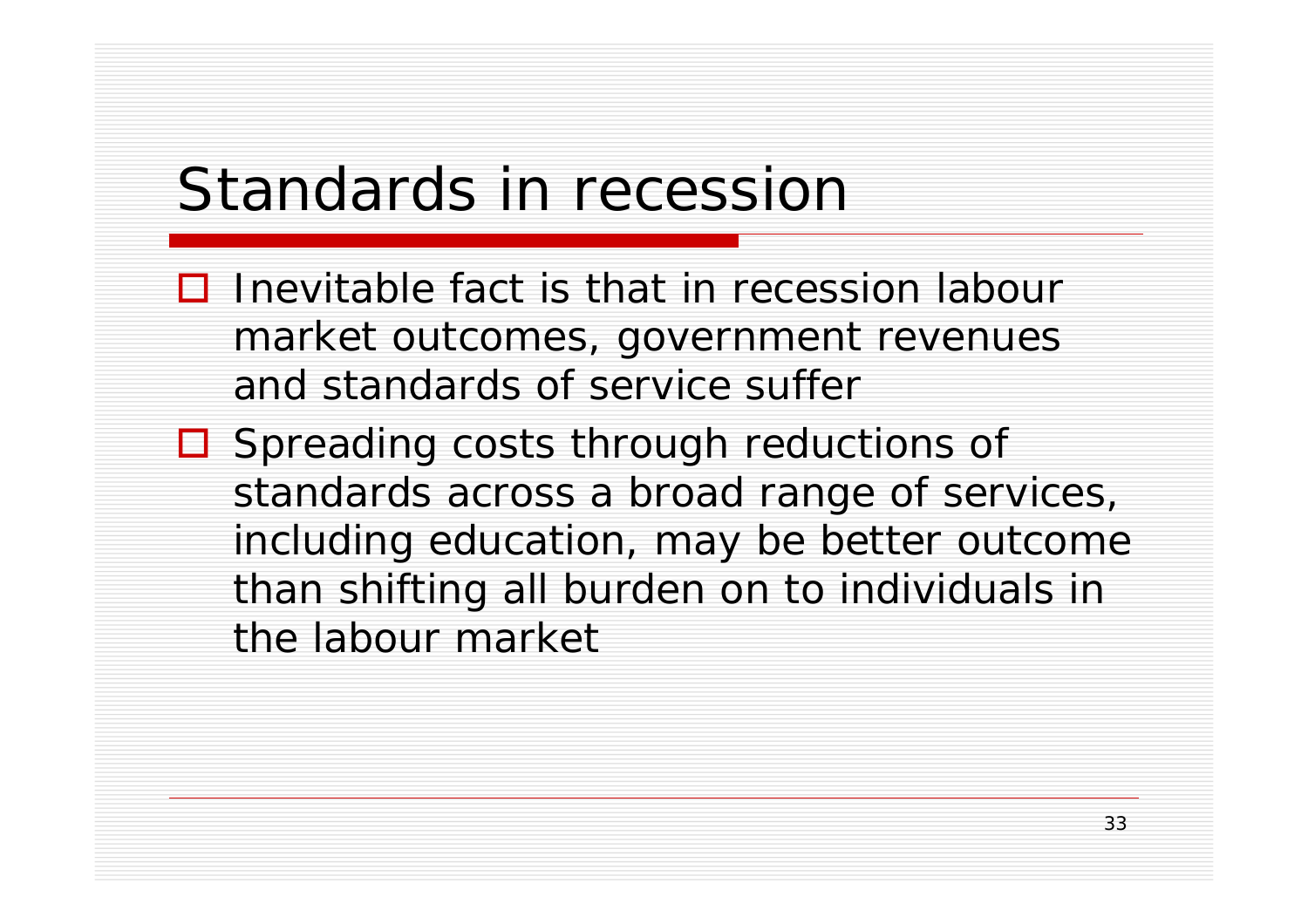# Key conclusion

- $\square$  The key conclusion is that recessions are times when both the private and social cost of regular education are low
- $\square$  They are good times to take advantage of and enhance society's human capital